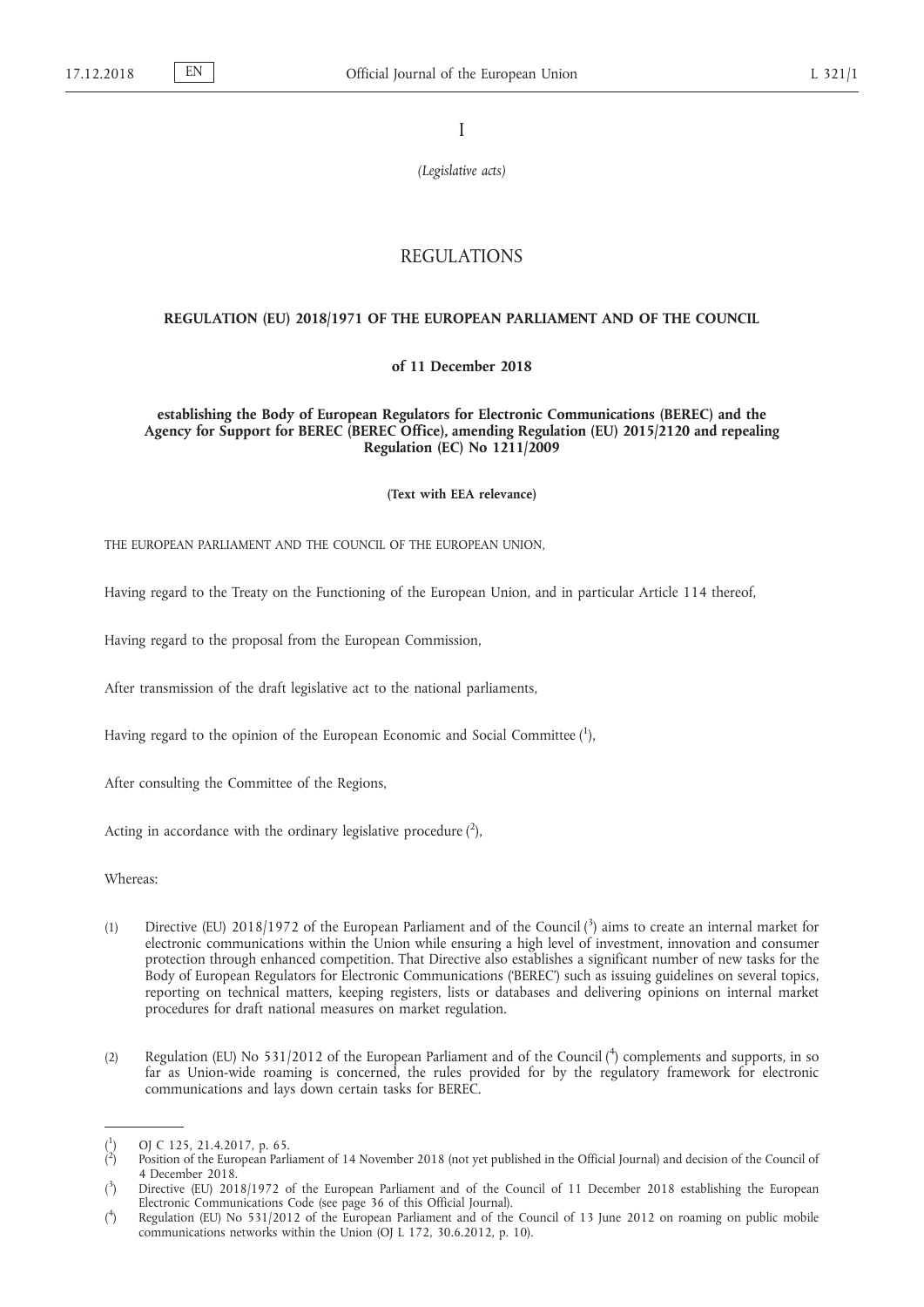- (3) Regulation (EU) 2015/2120 of the European Parliament and of the Council  $\binom{1}{1}$  lays down additional tasks for BEREC in relation to open internet access. Moreover, the BEREC Guidelines of 30 August 2016 on the Implementation by National Regulators of European Net Neutrality Rules have been welcomed as providing a valuable clarification of the guarantee of a strong, free and open internet by ensuring the consistent application of the rules to safeguard equal and non-discriminatory treatment of traffic in the provision of internet access services and related end-users' rights.
- (4) In view of the need to ensure the development of consistent regulatory practice and the consistent application of the Union's regulatory framework for electronic communications, the Commission established, by Commission Decision 2002/627/EC (<sup>2</sup>), the European Regulators Group for Electronic Communications Networks and Services (ERG) to advise and assist the Commission in consolidating the internal market for electronic communications networks and services and, more generally, to provide an interface between national regulatory authorities (NRAs) and the Commission.
- (5) BEREC and the Office were established by Regulation (EC) No 1211/2009 of the European Parliament and of the Council (<sup>3</sup>). BEREC replaced the ERG and was intended to contribute, on one hand, to the development and, on the other, to the better functioning, of the internal market for electronic communications networks and services by aiming to ensure the consistent implementation of the regulatory framework for electronic communications. BEREC acts as a forum for cooperation among NRAs and between NRAs and the Commission in the exercise of the full range of their responsibilities under the Union regulatory framework. BEREC was established to provide expertise and to act independently and transparently.
- (6) BEREC also serves as a body for reflection, debate and advice for the European Parliament, the Council and the Commission in the field of electronic communications.
- (7) The Office was established as a Community body with legal personality to carry out the tasks referred to in Regulation (EC) No 1211/2009, in particular the provision of professional and administrative support services to BEREC. In order to support BEREC efficiently, the Office was given legal, administrative and financial autonomy.
- (8) By Decision 2010/349/EU ( $^4$ ), the Representatives of the Governments of the Member States decided that the Office would have its seat in Riga. The Seat Agreement between the Government of the Republic of Latvia and the Office entered into force on 5 August 2011.
- (9) In its communication of 6 May 2015 entitled 'A Digital Single Market Strategy for Europe', the Commission envisaged presenting proposals in 2016 for an ambitious overhaul of the regulatory framework for electronic communications focusing, inter alia, on a more effective regulatory institutional framework in order to make the rules on electronic communications fit for purpose as part of the creation of the right conditions for the digital single market. Those include the deployment of very high capacity networks, more coordinated management of radio spectrum for wireless networks and creating a level playing field for advanced digital networks and innovative services. That communication pointed out that the changing market and technological environment make it necessary to strengthen the institutional framework by enhancing the role of BEREC.
- (10) In its resolution of 19 January 2016 entitled 'Towards a Digital Single Market Act', the European Parliament called on the Commission to integrate the digital single market further by ensuring that a more efficient institutional framework is in place.

 $($ <sup>1</sup> ) Regulation (EU) 2015/2120 of the European Parliament and of the Council of 25 November 2015 laying down measures concerning open internet access and amending Directive 2002/22/EC on universal service and users' rights relating to electronic communications networks and services and Regulation (EU) No 531/2012 on roaming on public mobile communications networks within the Union (OJ L 310, 26.11.2015, p. 1).

 $($ <sup>2</sup> ) Commission Decision 2002/627/EC of 29 July 2002 establishing the European Regulators Group for Electronic Communications Networks and Services (OJ L 200, 30.7.2002, p. 38).

 $(3)$ ) Regulation (EC) No 1211/2009 of the European Parliament and of the Council of 25 November 2009 establishing the Body of European Regulators for Electronic Communications (BEREC) and the Office (OJ L 337, 18.12.2009, p. 1).

 $($ <sup>4</sup> ) Decision taken by common accord between the Representatives of the Governments of the Member States of 31 May 2010 on the location of the seat of the Office of the Body of European Regulators for Electronic Communications (BEREC) (2010/349/EU) (OJ L 156, 23.6.2010, p. 12).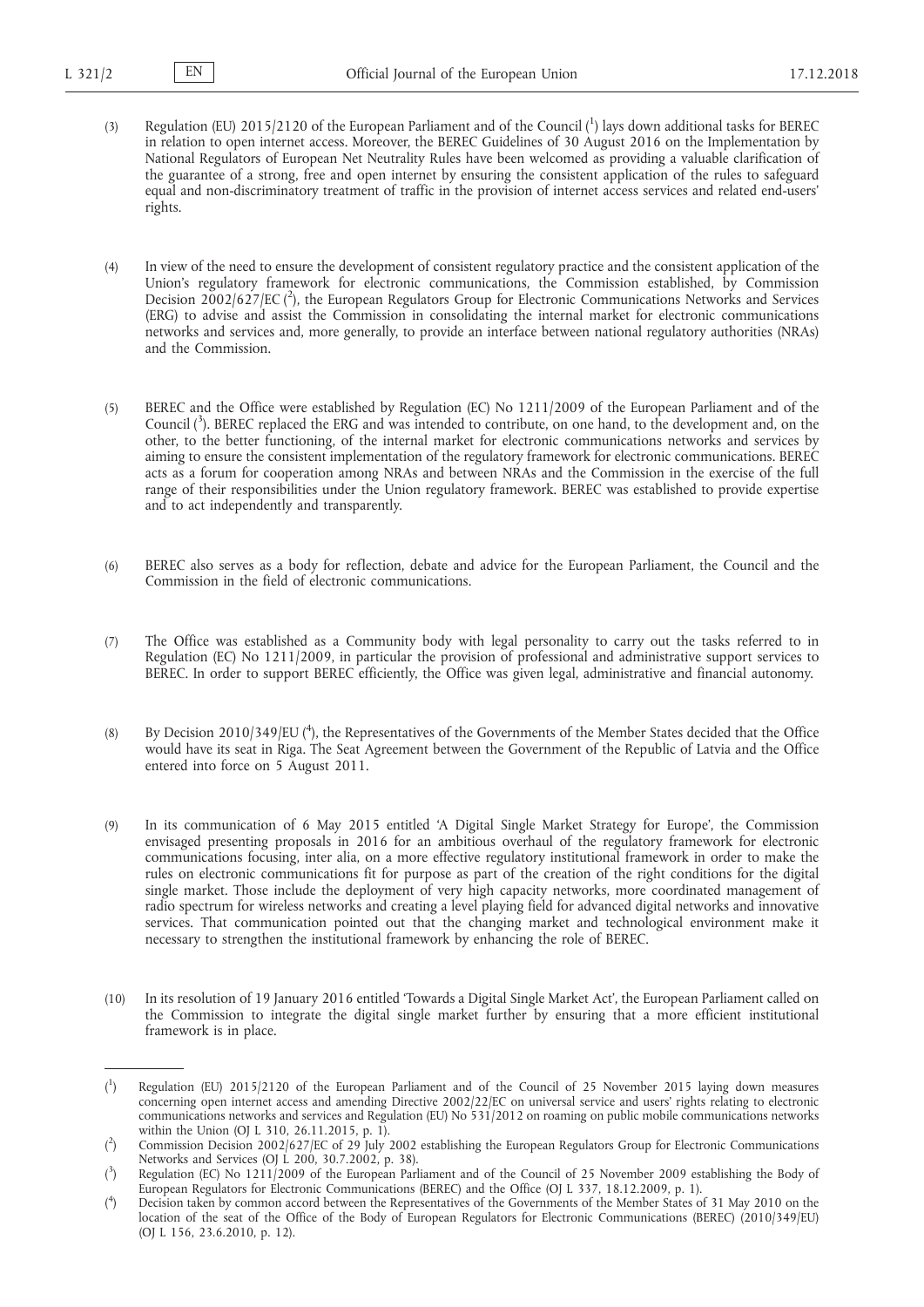- (11) BEREC and the Office have made a positive contribution towards the consistent implementation of the regulatory framework for electronic communications. However, there are still significant disparities between Member States as regards regulatory practice, which affects companies engaged in cross-border business or active in a significant number of Member States, including where BEREC guidelines exist, but could be further developed. In order to further contribute to the development of the internal market for electronic communications throughout the Union as well as to the promotion of access to, and take-up of, very high capacity networks, competition in the provision of electronic communications networks, services and associated facilities and the interests of the citizens of the Union, this Regulation aims to strengthen the role of BEREC. Such a strengthened role would complement the enhanced role played by BEREC following Regulations (EU) No 531/2012 and (EU) 2015/2120 and Directive (EU) 2018/1972.
- (12) In light of market and technological developments, which often entail an increased cross-border dimension, and of the experience gained so far in seeking to ensure the consistent implementation in the field of electronic communications, it is necessary to build on the work of BEREC and the Office. Their governance and activities should be streamlined and adapted to the tasks that they are to carry out. Taking into account settled procedures and the new set of tasks assigned to BEREC and to the Office and in order to strengthen their effectiveness, additional stability for their management should be provided for and the decision-making process should be simplified.
- (13) BEREC should provide expertise and establish confidence by virtue of its independence, the quality of its advice and information, the transparency of its procedures and methods of operation, and its diligence in carrying out its tasks. BEREC's independence should not prevent its Board of Regulators from deliberating on the basis of drafts prepared by working groups.
- (14) The new official name of the Office should be 'Agency for Support for BEREC' (the 'BEREC Office'). The designation 'BEREC Office' should be used as the Agency's short name. The BEREC Office should enjoy legal, administrative and financial autonomy. To that end, it is necessary and appropriate that the BEREC Office should be a body of the Union with legal personality that exercises the powers conferred upon it. As a Union decentralised agency, the BEREC Office should operate within its mandate and the existing institutional framework. It should not be seen as representing a Union position to an outside audience or as committing the Union to legal obligations.
- (15) Moreover, the rules on the governance and operation of the BEREC Office should, where appropriate, be aligned with the principles of the Joint Statement of the European Parliament, the Council and the European Commission of 19 July 2012 on decentralised agencies.
- (16) The Union institutions and the NRAs should benefit from BEREC's assistance and advice, including on the relevant regulatory impact of any issue concerning the overall dynamics of digital markets or with regard to their relationship, discussions and exchanges with, and the dissemination of regulatory best practices to, third parties. In addition to its contribution to the Commission's public consultation, BEREC should, when requested, advise the Commission in the preparation of legislative proposals. BEREC should also be able to provide advice to the European Parliament and to the Council, on their request or on its own initiative.
- (17) BEREC, as a technical body with expertise on electronic communications and composed of representatives from NRAs and the Commission, is best placed to be entrusted with tasks such as contributing to efficient internal market procedures for draft national measures as regards market regulation, providing the necessary guidelines to NRAs and other competent authorities in order to ensure common criteria and a consistent regulatory approach, and keeping certain registries, databases and lists at Union level. This is without prejudice to the tasks established for NRAs, which are closest to the electronic communications markets and their local conditions.
- (18) In order to carry out its tasks, BEREC should continue to pool expertise from NRAs. BEREC should aim to ensure the participation of all NRAs in the fulfilment of its regulatory tasks and its functioning. To strengthen BEREC, make it more representative and safeguard its expertise, experience and knowledge of the specific situation in the full range of national markets, each Member State should ensure that its NRA has adequate financial and human resources required to participate fully in the work of BEREC.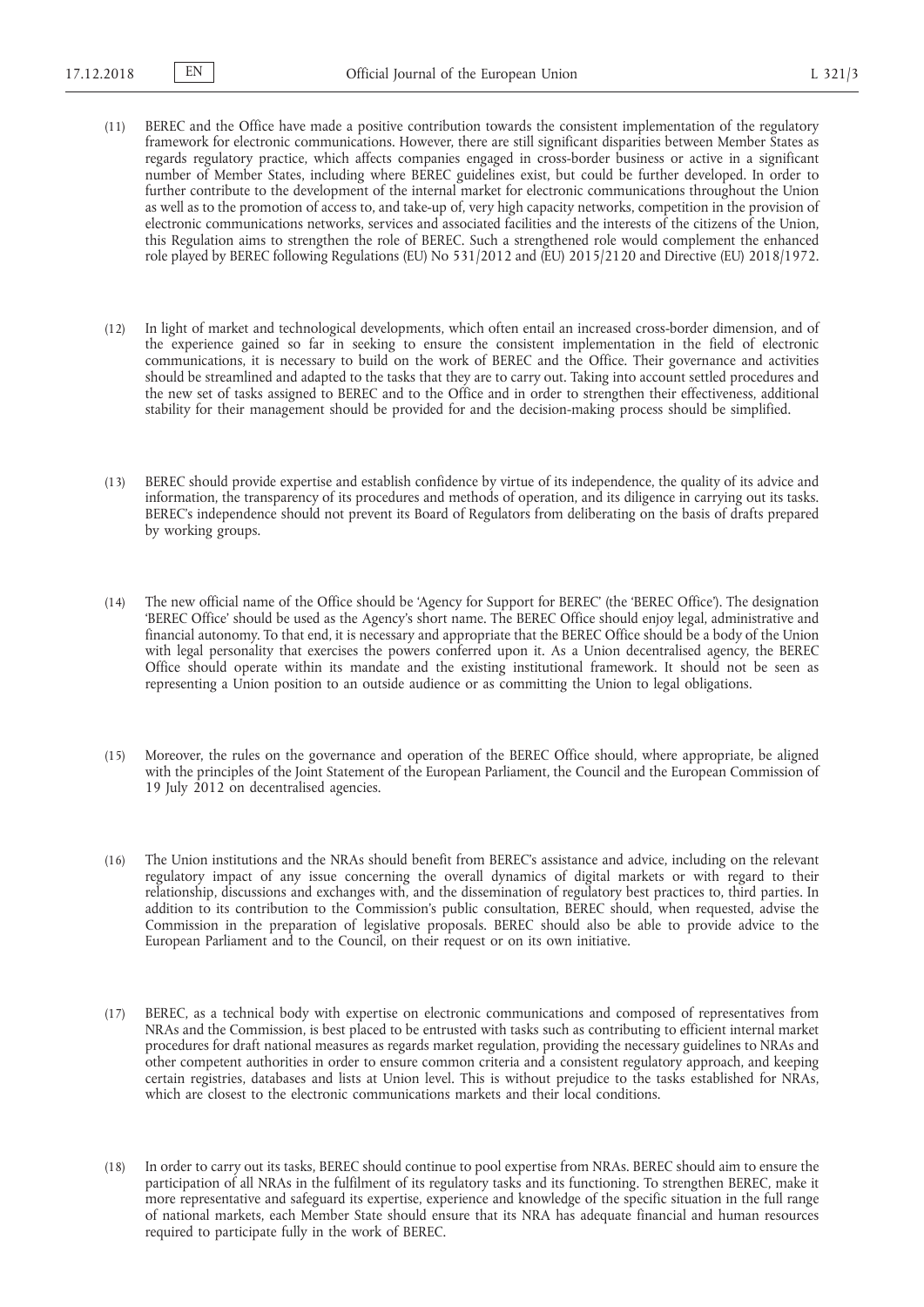- (19) In light of the increasing convergence between the sectors providing electronic communications services, and the horizontal dimension of regulatory issues related to their development, BEREC and the BEREC Office should be allowed to cooperate with, and without prejudice to the role of, NRAs, other Union bodies, offices, agencies and advisory groups, in particular the Radio Spectrum Policy Group established by Commission Decision 2002/622/ EC (<sup>1</sup>), the European Data Protection Supervisor established by Regulation (EU) 2018/1725 of the European Parliament and of the Council (2), the European Data Protection Board established by Regulation (EU) 2016/679 of the European Parliament and of the Council (3), the European Regulators Group for Audiovisual Media Services established by the Directive 2010/13/EU of the European Parliament and the Council (4), the European Union Agency for Network and Information Security established by Regulation (EU) No 526/2013 of the European Parliament and of the Council (5), the European GNSS Agency established by Regulation (EU) No 912/2010 of the European Parliament and of the Council (<sup>6</sup>), the Consumer Protection Cooperation Network established pursuant to Regulation (EC) No 2006/2004 of the European Parliament and the Council ( $^7$ ), the European Competition Network and European standardisation organisations, as well as with existing committees (such as the Communications Committee and the Radio Spectrum Committee). BEREC and the BEREC Office should also be able to cooperate with relevant competent authorities of Member States responsible for competition, consumer protection and data protection, and with the competent authorities of third countries, in particular, regulatory authorities competent in the field of electronic communications or groups of those authorities, as well as with international organisations when necessary for the carrying out of their tasks. BEREC should also be able to consult interested parties by means of public consultation.
- (20) BEREC should be entitled to establish working arrangements with competent Union bodies, offices, agencies and advisory groups, with competent authorities of third countries and with international organisations, which should not create legal obligations. The goal of such working arrangements could be, for instance, to develop cooperative relationships and exchange views on regulatory issues. The Commission should ensure that the necessary working arrangements are consistent with Union policy and priorities, and that BEREC operates within its mandate and the existing institutional framework and is not seen as representing the Union position to an outside audience or as committing the Union to international obligations.
- (21) BEREC should be composed of the Board of Regulators and working groups. The rotation of the role of Chair of the Board of Regulators is intended to ensure continuity of BEREC's work. A rotation of the roles of Vice-Chairs representing various NRAs is also promoted.
- (22) BEREC should be able to act in the interests of the Union, independently from any external intervention, including political pressure or commercial interference. It is therefore important to ensure that the persons appointed to the Board of Regulators enjoy the highest guarantees of personal and functional independence. The head of an NRA, a member of its collegiate body, or the replacement of either of them, enjoy such a level of personal and functional independence. More specifically, they should act independently and objectively, should not seek or take instructions

<sup>(</sup> 1 ) Commission Decision 2002/622/EC of 26 July 2002 establishing a Radio Spectrum Policy Group (OJ L 198, 27.7.2002, p. 49). ( 2 ) Regulation (EU) 2018/1725 of the European Parliament and of the Council of 23 October 2018 on the protection of natural persons with regard to the processing of personal data by the Union institutions, bodies, offices and agencies and on the free movement of such data, and repealing Regulation (EC) No 45/2001 and Decision No 1247/2002/EC (OJ L 295, 21.11.2018, p. 39).

 $(3)$ ) Regulation (EU) 2016/679 of the European Parliament and of the Council of 27 April 2016 on the protection of natural persons with regard to the processing of personal data and on the free movement of such data, and repealing Directive 95/46/EC (General Data Protection Regulation) (OJ L 119, 4.5.2016, p. 1).

 $($ <sup>4</sup> ) Directive 2010/13/EU of the European Parliament and the Council of 10 March 2010 on the coordination of certain provisions laid down by law, regulation and administrative action in Member States concerning the provision of audiovisual media services (Audiovisual Media Services Directive) (OJ L 95, 15.4.2010, p. 1).

 $(5)$ ) Regulation (EU) No 526/2013 of the European Parliament and of the Council of 21 May 2013 concerning the European Union Agency for Network and Information Security (ENISA) and repealing Regulation (EC) No 460/2004 (OJ L 165, 18.6.2013, p. 41).

<sup>(</sup> 6 ) Regulation (EU) No 912/2010 of the European Parliament and of the Council of 22 September 2010 setting up the European GNSS Agency, repealing Council Regulation (EC) No 1321/2004 on the establishment of structures for the management of the European satellite radio navigation programmes and amending Regulation (EC) No 683/2008 of the European Parliament and of the Council (OJ L 276, 20.10.2010, p. 11).

 $\mathcal{r}$ ) Regulation (EC) No 2006/2004 of the European Parliament and of the Council of 27 October 2004 on cooperation between national authorities responsible for the enforcement of consumer protection laws (the Regulation on consumer protection cooperation) (OJ L 364, 9.12.2004, p. 1).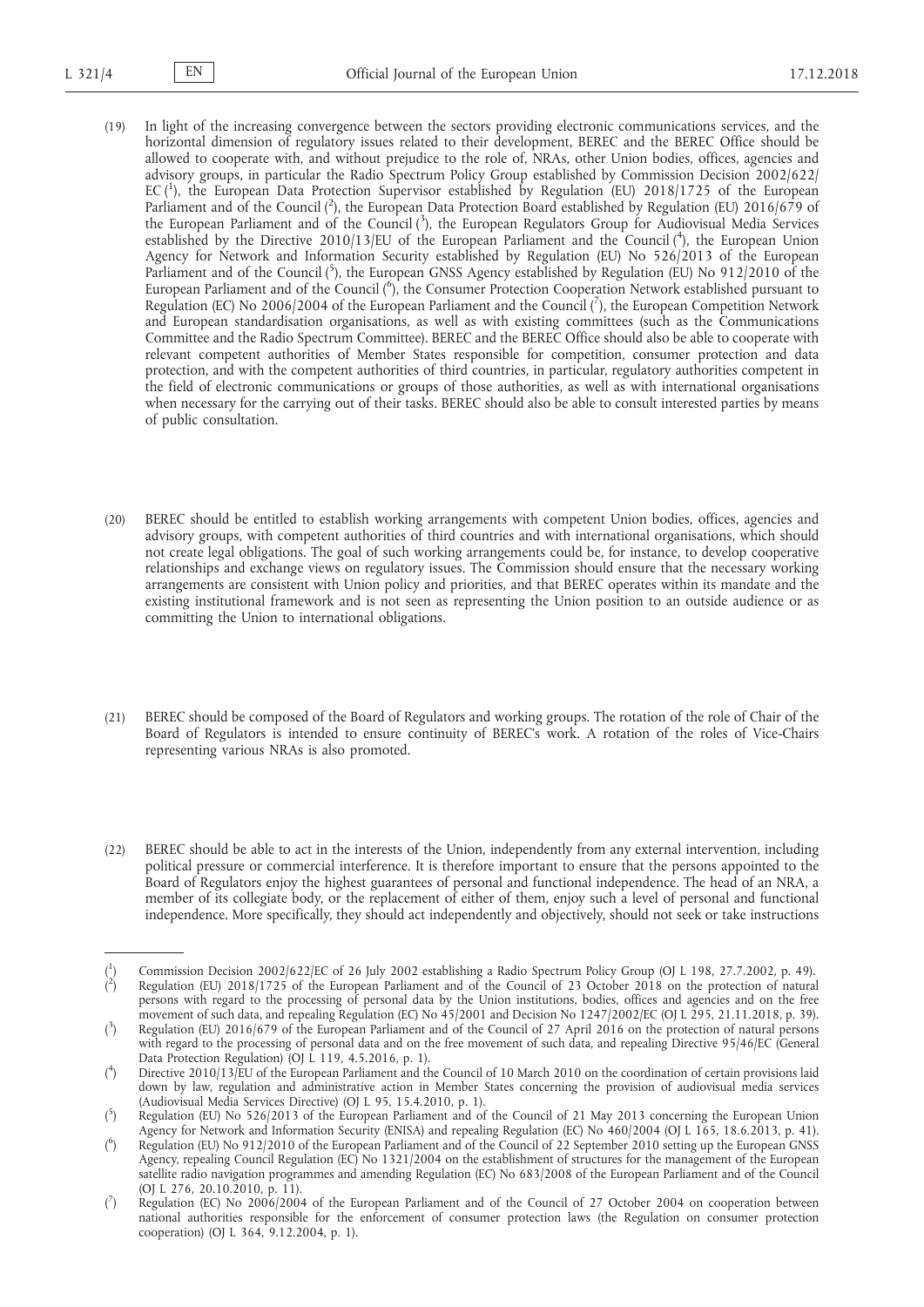in the exercise of their functions, and should be protected against arbitrary dismissal. The function of the alternate on the Board of Regulators could also be performed by the head of the NRA, a member of its collegiate body, the replacement of either of them, or by another member of staff of the NRA, who acts on behalf of, and in accordance with the scope of the mandate of, the member of the Board of Regulators replaced.

- (23) Experience has shown that most of BEREC's tasks are better carried out through working groups, which should always ensure equal consideration of all NRAs' views and contributions. The Board of Regulators should therefore set up working groups and appoint their Chairs. NRAs should promptly respond to nomination requests in order to ensure the quick establishment of working groups, in particular those related to procedures with time-limits. The working groups should be open to the participation of experts from the Commission. The staff of the BEREC Office should support and contribute to the working groups' activities.
- (24) If necessary, and on a case-by-case basis, the Board of Regulators and the Management Board should be able to invite any person whose opinion may be of interest to participate in their meetings as an observer.
- (25) Where appropriate and depending on the allocation of tasks to authorities in each Member State, the views of other competent authorities should be taken into consideration in the relevant working group, for example through consultation at national level or by inviting those other authorities to the relevant meetings where their expertise is needed. In any event, the independence of BEREC should be maintained.
- (26) The Board of Regulators and the Management Board should operate in parallel, with the former deciding mainly on regulatory matters and the latter on administrative matters such as the budget, staff and audits. In principle and in addition to the representatives of the Commission, the representatives of the NRAs on the Management Board should be the same persons as those appointed to the Board of Regulators, but NRAs should be able to appoint other representatives fulfilling the same requirements.
- (27) The appointing authority powers were previously exercised by the Vice-Chair of the Management Committee of the Office. This Regulation provides for the Management Board to delegate relevant appointing authority powers to the Director, who is authorised to sub-delegate those powers. This is intended to contribute to the efficient management of the staff of the BEREC Office.
- (28) The Board of Regulators and the Management Board should hold at least two ordinary meetings a year. In light of past experience and the enhanced role of BEREC, the Board of Regulators or the Management Board may need to hold additional meetings.
- (29) The Director should remain the representative of the BEREC Office with regard to legal and administrative matters. The Management Board should appoint the Director following an open and transparent selection procedure in order to guarantee a rigorous evaluation of the candidates and a high level of independence. The term of office of the Administrative Manager of the Office was previously three years. It is necessary that the Director has a sufficiently long mandate in order to ensure stability and delivery of a long-term strategy for the BEREC Office.
- (30) Commission Delegated Regulation (EU) No 1271/2013 (<sup>1</sup>) should apply to the BEREC Office.
- (31) The BEREC Office should provide all necessary professional and administrative support for the work of BEREC, including financial, organisational and logistical support, and should contribute to BEREC's regulatory work.
- (32) In order to guarantee the BEREC Office's autonomy and independence, and in order to provide support to the work of BEREC, the BEREC Office should have its own budget, most of which should derive from a contribution from the Union. The budget should be adequate and should reflect the additional tasks assigned and the enhanced role of BEREC and the BEREC Office. The financing of the BEREC Office should be subject to an agreement by the budgetary authority as set out in point 31 of the Inter-institutional Agreement of 2 December 2013 between the European Parliament, the Council and the Commission on budgetary discipline, on cooperation in budgetary matters and on sound financial management  $(^2)$ .

 $($ <sup>1</sup> ) Commission Delegated Regulation (EU) No 1271/2013 of 30 September 2013 on the framework financial regulation for the bodies referred to in Article 208 of Regulation (EU, Euratom) No 966/2012 of the European Parliament and of the Council (OJ L 328, 7.12.2013, p. 42).

 $($ <sup>2</sup> ) OJ C 373, 20.12.2013, p. 1.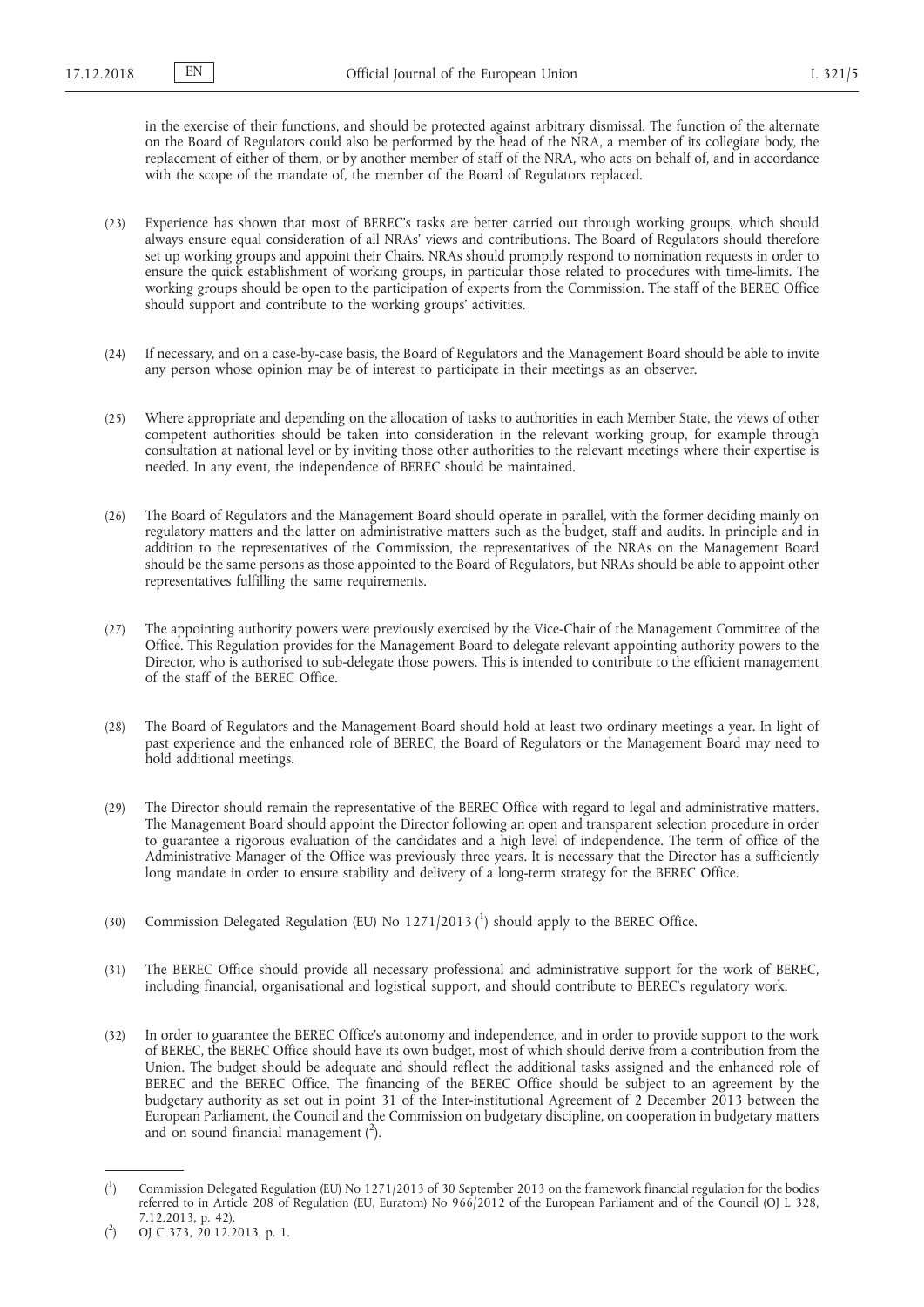(33) The BEREC Office should be adequately staffed for the purpose of carrying out its duties. All tasks assigned to the BEREC Office, including professional and administrative services supporting BEREC in carrying out its regulatory tasks, together with compliance with the financial, staff and other applicable regulations, and the increased weight of operational tasks required of the BEREC Office vis-à-vis administrative ones should be duly assessed and reflected in the resource programming.

(34) In order to further extend the consistent implementation of the regulatory framework for electronic communications, the Board of Regulators, the working groups and the Management Board should be open to the participation of regulatory authorities of third countries competent in the field of electronic communications where those third countries have entered into agreements with the Union to that effect, such as EEA EFTA States and candidate countries.

- (35) In line with the principle of transparency, BEREC and the BEREC Office should, where relevant, publish information on their work on their webpage. In particular, BEREC should make public any final documents issued in carrying out its tasks, such as opinions, guidelines, reports, recommendations, common positions and best practices, as well as any study which is commissioned to support its tasks. BEREC and the BEREC Office should also make public up-todate lists of their tasks and up-to-date lists of members, alternates and other participants in the meetings of their organisational bodies, and the declarations of interests made by the members of the Board of Regulators, the members of the Management Board and the Director.
- (36) BEREC, supported by the BEREC Office, should be able to engage in communication activities within its field of competence, which are not detrimental to BEREC's core tasks. The content and implementation of the BEREC's communication strategy should be consistent, objective, relevant and coordinated with the strategies and activities of the Commission and the other institutions in order to take into consideration the broader image of the Union. The BEREC Office's communication activities should be carried out in accordance with relevant communication and dissemination plans adopted by the Management Board.
- (37) In order to carry out their tasks effectively, BEREC and the BEREC Office should have the right to request all necessary information from the Commission, the NRAs, and, as a last resort, other authorities and undertakings. Requests for information should provide reasons, should be proportionate and should not impose an undue burden on the addressees. NRAs should cooperate with BEREC and the BEREC Office and should provide them with timely and accurate information to ensure that BEREC and the BEREC Office are able to fulfil their tasks. BEREC and the BEREC Office should also, pursuant to the principle of sincere cooperation, share with the Commission, the NRAs and other competent authorities all necessary information. Where relevant, the confidentiality of information should be ensured. When assessing if a request is duly justified, BEREC should take into consideration if the information requested is related to the carrying out of tasks exclusively attributed to the relevant authorities.
- (38) The BEREC Office should establish a common information and communication system to avoid duplication of information requests and facilitate communications between all authorities involved.
- (39) In order to ensure a high level of confidentiality and to avoid conflicts of interests, the rules on those matters applying to members of the organisational bodies of BEREC and the BEREC Office should apply to their alternates.
- (40) Since this Regulation confers new tasks on BEREC and the BEREC Office and other Union legal acts may confer additional tasks, the Commission should carry out a regular evaluation of the operation of BEREC and the BEREC Office and the effectiveness of their institutional structure in a changing digital environment. If, as the outcome of that evaluation, the Commission finds that the institutional structure is not suited to the carrying out BEREC's and the BEREC Office's tasks, and, in particular, to ensure the consistent implementation of the regulatory framework for electronic communications, it should explore all possible options for improving that structure.
- (41) The Office which was established as a Community body with legal personality by Regulation (EC) No 1211/2009, is succeeded by the BEREC Office established by this Regulation as regards all ownership, agreements, including the Seat Agreement, legal obligations, employment contracts, financial commitments and liabilities. The BEREC Office should take over the staff of the Office whose rights and obligations should not be affected. In order to ensure continuity in the work of BEREC and the Office, their representatives, namely the Chair and Vice-Chairs of the Board of Regulators, the Management Committee and the Administrative Manager, should continue in office until the end of their term of office.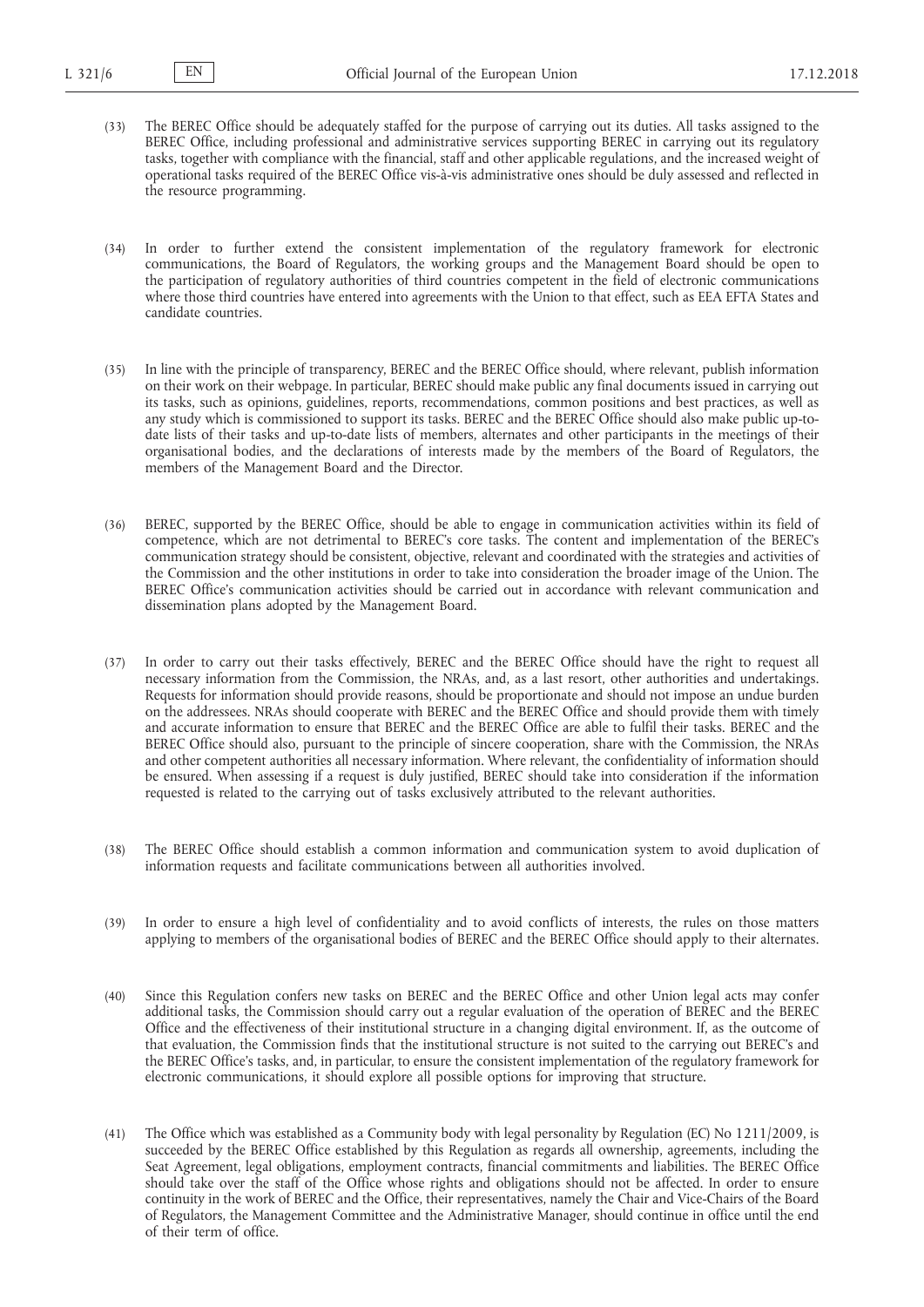- (42) A significant number of consumers in most Member States continue to rely on traditional international communications such as telephony calls and SMS messages, despite an increasing number of consumers having access to number-independent interpersonal communications services for their international calling needs at lower charges than traditional services or without monetary payment.
- (43) In 2013 the Commission proposed an impact-assessed Regulation which included a provision with regulatory measures applicable to intra-EU communications. Additional data on the intra-EU communications market was collected from 2017 to 2018 by BEREC and by the Commission through a Commission study and the Eurobarometer. As shown by that data, significant price differences continue to prevail, for both fixed and mobile communications, between domestic voice and SMS communications and those terminating in another Member State in a context of substantial variations of prices between countries, providers and tariff packages, and between mobile and fixed voice communications. Providers of publicly available number-based interpersonal communications services often charge consumption based intra-EU communications prices that largely exceed the prices for domestic tariffs plus additional costs. On average, the standard price of a fixed or mobile intra-EU call tends to be three times higher than the standard price of a domestic call and the standard price of an intra-EU SMS message more than twice as expensive as a domestic one. However, those arithmetic averages hide significant differences across Member States. In some cases the standard price of an intra-EU call can be up to eight times higher than the standard price for domestic calls. As a consequence, customers in several Member States are exposed to very high prices for intra-EU communications. Those high prices mainly affect consumers, in particular those placing such communications infrequently or having a low volume of consumption, which represent the vast majority of the consumers using intra-EU communications. At the same time, several providers propose special offers particularly attractive for business customers and consumers with a significant consumption of intra-EU communications. Such offers are often not charged based on actual consumption and may consist in a certain number of intra-EU call minutes or SMS messages for a fixed monthly fee (add-on offers) or in the inclusion of a certain number of intra-EU call minutes or SMS messages in the monthly allowance of call minutes or SMS messages, either without any surcharge or with a small surcharge. However, the terms of those offers are often not attractive for consumers with only occasional, unpredictable or relatively low volumes of intra-EU communications. Consequently, those consumers risk paying excessive prices for their intra-EU communications and should be protected.
- (44) Moreover, high prices for intra-EU communications represent a barrier to the functioning of the internal market as they discourage seeking and purchasing goods and services from a provider located in another Member State. It is hence necessary to set specific and proportionate limits to the price that providers of publicly available numberbased interpersonal communications services may charge consumers for intra-EU communications in order to eliminate such high prices.
- (45) When providers of publicly available number-based interpersonal communications services charge their consumers for intra-EU communications at rates wholly or partly based on the consumption of such services, including in cases of consumption-based deduction from a monthly or prepaid allowance for such services, those rates should not exceed EUR 0,19 per minute for calls and EUR 0,06 per SMS message. Those caps correspond to the maximum prices which currently apply, respectively, to regulated roaming calls and SMS messages. When roaming in the Union, consumers benefit from the protection of the euro-voice tariff and the euro-SMS tariff that have been progressively replaced by roaming 'like at home'. Those caps are also considered to be a suitable benchmark for setting the maximum rate for regulated intra-EU communications for five years starting from 15 May 2019. The current level of the cap represents a simple, transparent and proven safety-net for protection against high prices and is suitable as a cap for retail prices of all regulated intra-EU communications. Both roaming calls within the Union and intra-EU calls share a similar cost structure.
- (46) The caps should allow the providers of publicly available number-based interpersonal communications services to recoup their costs, thus ensuring a proportionate intervention on both the mobile and fixed calls market. The caps will apply directly only to rates based on actual consumption. They should have a disciplining effect also on those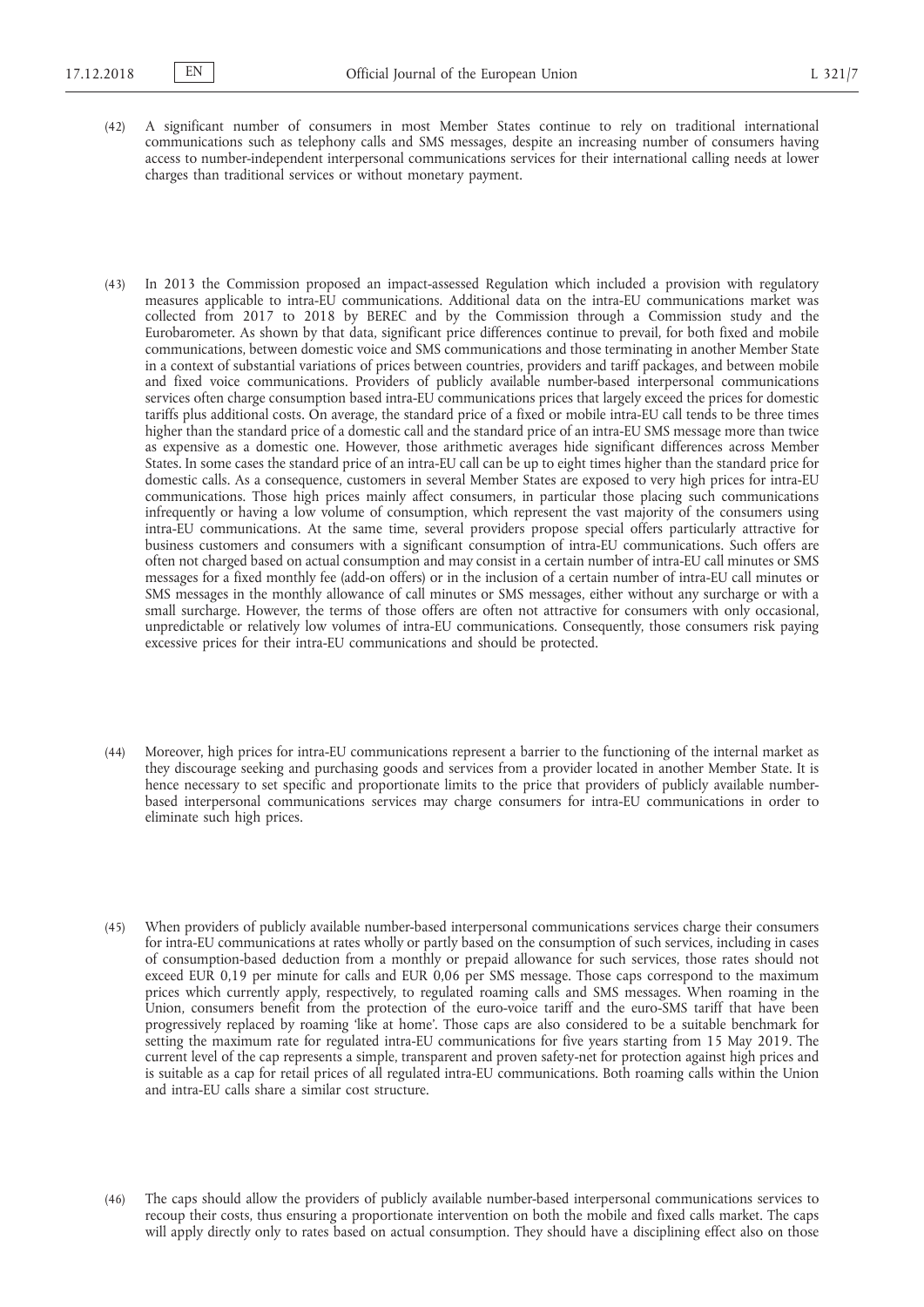offers where a certain volume of intra-EU communications is included without being charged separately as consumers have the choice to switch to a consumption-based tariff for their intra-EU communications. Intra-EU communication volumes which go beyond those included in a bundle and are charged separately should be subject to the caps. The measure should ensure, in a proportionate manner, that consumers with a low level of consumption of intra-EU communications are protected against high prices and should, at the same time, have only a moderate impact on providers.

- (47) Providers of publicly available number-based interpersonal communications services should be able to propose to their consumers alternative tariff offers for international communications with different rates for regulated intra-EU communications and consumers should be free to opt for such offers expressly, and to switch back any time and free of charge, even for offers to which consumers subscribed before the entry into force of such provisions. Only alternative offers for international communications, such as those covering all or some third countries, should, where accepted by a consumer, be able to free a provider from its obligation not to exceed the caps for regulated intra-EU communications. Other advantages, such as subsidised terminal equipment or discounts on other electronic communications services, offered by providers to consumers are a normal part of competitive interaction and should not affect the applicability of the price caps for regulated intra-EU communications.
- (48) Some providers of publicly available number-based interpersonal communications services may be significantly more affected than the majority of other providers in the Union by a price cap for regulated intra-EU communications. This could, in particular, be the case for those providers which generate a particularly high share of their revenues or operational profits with intra-EU communications or whose domestic margins are low compared to industry benchmarks. As a consequence of margin compression as regards regulated intra-EU communications, a provider might not be able to sustain its domestic pricing model. Such scenarios are highly unlikely to occur because the maximum prices are clearly above the costs for providing intra-EU communications. Nevertheless, in order to address such very exceptional scenarios in a proportionate manner, NRAs should be able to grant a derogation upon the request of such provider in justified and exceptional cases.
- (49) Any derogation should be granted only where a provider can demonstrate, against a relevant benchmark established by BEREC, that it is significantly more affected than most other providers in the Union and that that impact would significantly weaken that provider's capacity to maintain its charging model for domestic communications. Where an NRA grants a derogation, it should determine the maximum price level that a provider could apply for regulated intra-EU communications and which would enable it to maintain a competitive price level for domestic communications. Any such derogation should be limited to one year and be renewable if the provider demonstrates that the conditions for a derogation continue to be fulfilled.
- (50) In light of the principle of proportionality, the applicability of the price caps for regulated intra-EU communications should be limited in time and should expire five years after its entry into force. Such a limited duration should allow proper assessment of the effects of the measures and evaluation to what extent there is an ongoing need to protect consumers.
- (51) In order to ensure Union-wide, consistent, timely and most effective protection of consumers negatively affected by the significant price differences of intra-EU communications, such provisions should be directly applicable and enshrined in a regulation. The most suitable regulation for that purpose is Regulation (EU) 2015/2120, which was adopted after an impact assessment which proposed, inter alia, a provision on intra-EU communications as a necessary means by which to complete the internal market for electronic communications. The likely impacts on providers' revenues generated by the provision of intra-EU communications are further mitigated by the application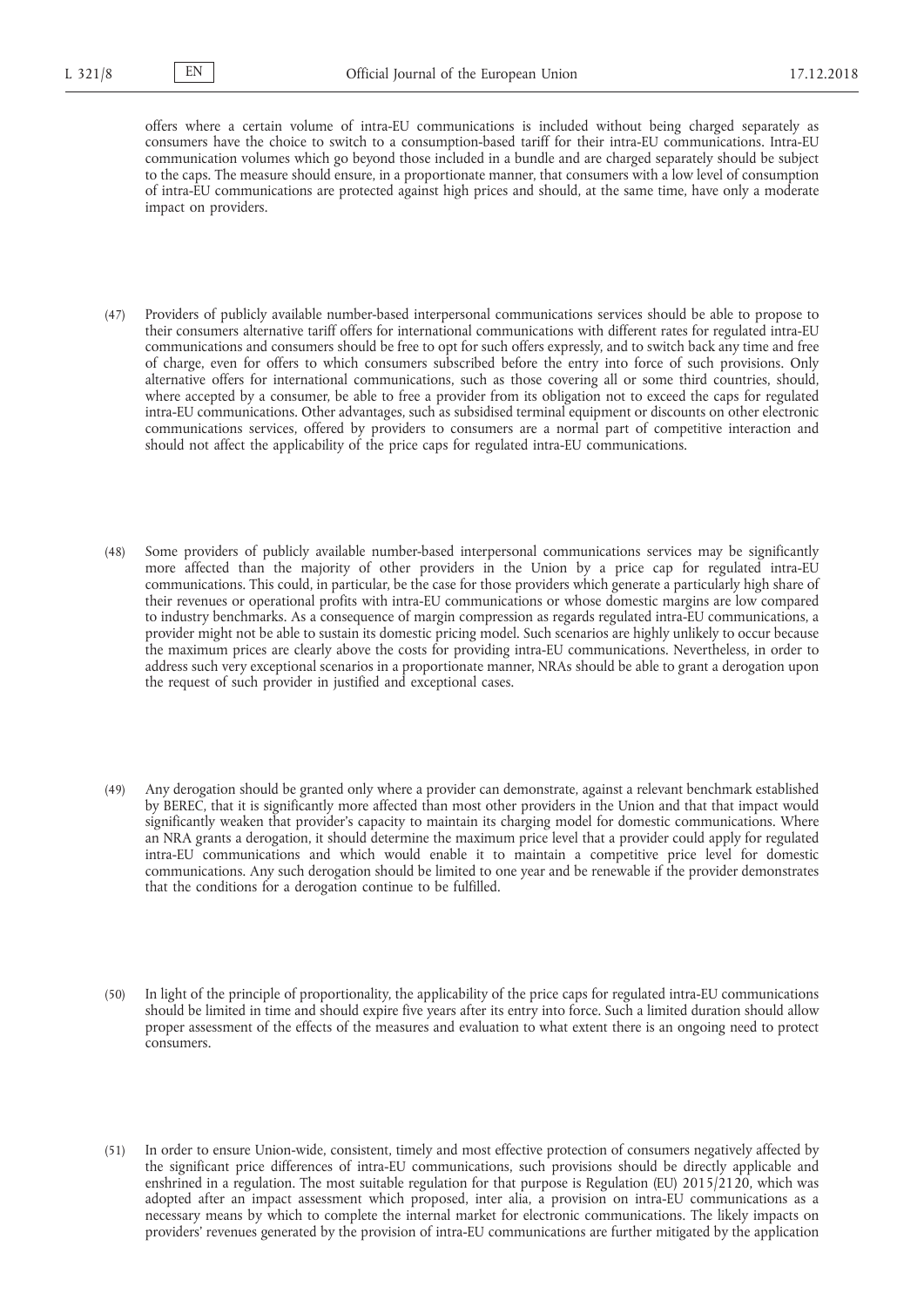of the roaming euro-voice tariff and euro-SMS tariff as caps to both fixed and mobile communications, which serve as a safety mechanism; and by evidence, provided by BEREC's 2018 analysis, of a considerable decline in relevant volumes of fixed traffic affected by the measure in the intervening period. Those provisions should therefore be introduced as an amendment to Regulation (EU) 2015/2120, which should also be adapted to ensure that Member States adopt rules on penalties for the infringement of such provisions.

- (52) Since the objectives of this Regulation, namely to ensure the consistent implementation of the regulatory framework for electronic communications, in particular in relation to cross-border aspects and through efficient internal market procedures for draft national measures, and to ensure that consumers are not charged excessive prices for making number-based interpersonal communications originating in the Member State of the consumer's domestic provider and terminating at any fixed or mobile number in another Member State, cannot be sufficiently achieved by the Member States but can rather, by reason of the scale and effects of the action, be better achieved at the level of the Union, the Union may adopt measures, in accordance with the principle of subsidiarity as set out in Article 5 of the Treaty on European Union. In accordance with the principle of proportionality as set out in that Article, this Regulation does not go beyond what is necessary in order to achieve those objectives.
- (53) This Regulation amends and extends the scope of Regulation (EC) No 1211/2009. Since the amendments to be made are of a substantial nature, that act should, in the interests of clarity, be repealed. References to the repealed regulation should be construed as references to this Regulation,

HAVE ADOPTED THIS REGULATION:

#### CHAPTER I

### **SUBJECT MATTER AND SCOPE**

## *Article 1*

### **Subject matter and scope**

1. This Regulation establishes the Body of European Regulators for Electronic Communications ('BEREC') and the Agency for Support for BEREC (the 'BEREC Office').

2. BEREC and the BEREC Office shall, respectively, replace and succeed the Body of European Regulators for Electronic Communications and the Office, which were established by Regulation (EC) No 1211/2009.

### *Article 2*

## **Legal personality of the BEREC Office**

1. The BEREC Office shall be a body of the Union. It shall have legal personality.

2. In each Member State the BEREC Office shall enjoy the most extensive legal capacity accorded to legal persons under national law. It shall, in particular, be capable of acquiring and disposing of movable and immovable property and being party to legal proceedings.

3. The BEREC Office shall be represented by its Director.

- 4. The BEREC Office shall have sole responsibility for the tasks assigned to and the powers conferred on it.
- 5. The BEREC Office shall have its seat in Riga.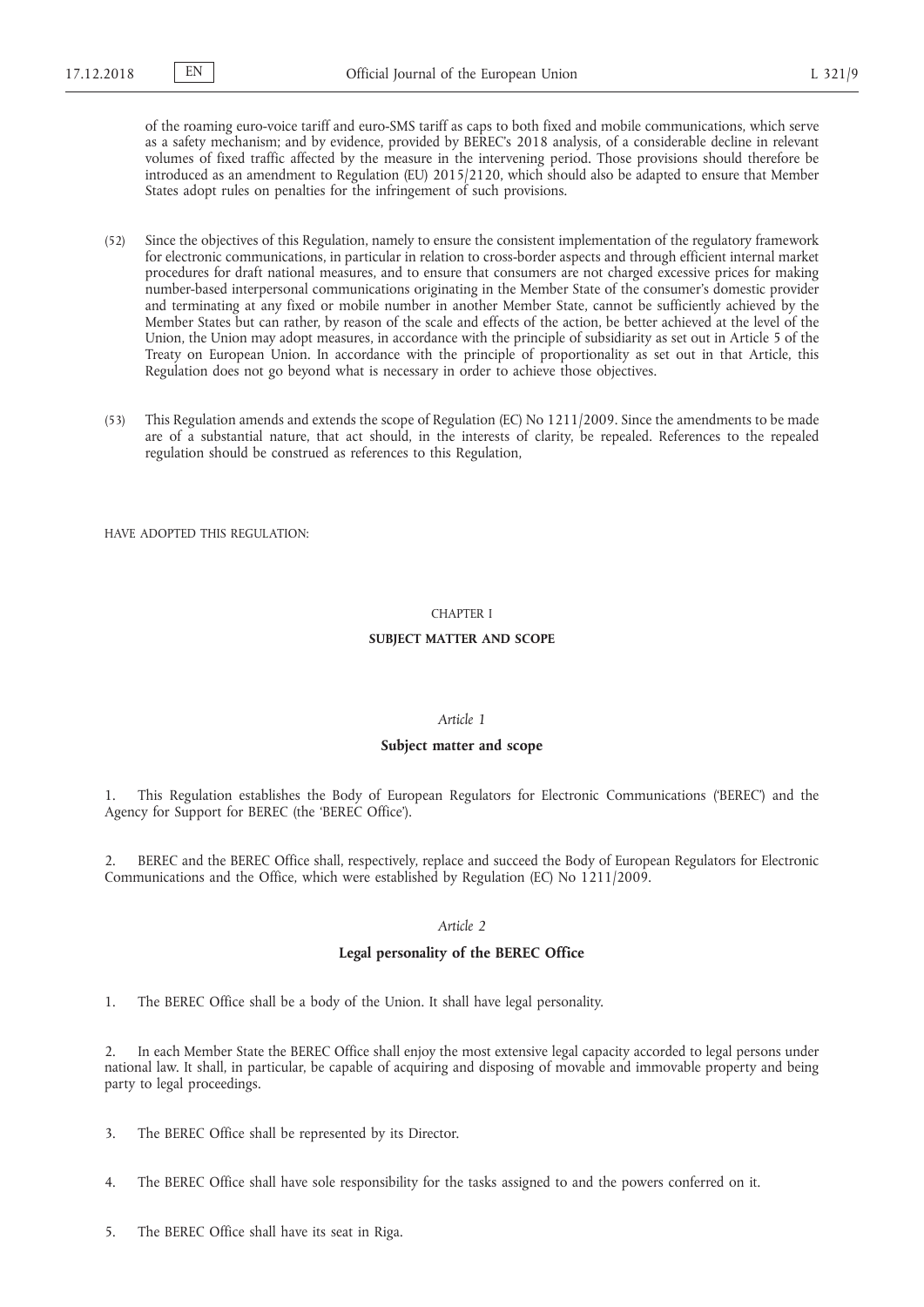### CHAPTER II

## **OBJECTIVES AND TASKS OF BEREC**

### *Article 3*

### **Objectives of BEREC**

1. BEREC shall act within the scope of Regulations (EU) No 531/2012 and (EU) 2015/2120 and Directive (EU) 2018/ 1972.

2. BEREC shall pursue the objectives set out in Article 3 of Directive (EU) 2018/1972. In particular, BEREC shall aim to ensure the consistent implementation of the regulatory framework for electronic communications within the scope referred to in paragraph 1 of this Article.

3. BEREC shall carry out its tasks independently, impartially, transparently and in a timely manner.

4. BEREC shall draw upon the expertise available in the national regulatory authorities (NRAs).

5. In accordance with Article 9(3) of Directive (EU) 2018/1972, each Member State shall ensure that its NRAs are able to participate fully in the work of organisational bodies of BEREC.

In Member States where there is more than one NRA responsible under Directive (EU) 2018/1972, those NRAs shall coordinate with each other as necessary.

#### *Article 4*

### **Regulatory tasks of BEREC**

1. BEREC shall have the following regulatory tasks:

- (a) to assist and advise the NRAs, the European Parliament, the Council and the Commission, and cooperate with the NRAs and the Commission, upon request or on its own initiative, on any technical matter regarding electronic communications within its competence;
- (b) to assist and advise the Commission, upon request, in relation to the preparation of legislative proposals in the field of electronic communications, including on any proposed amendment of this Regulation or of Directive (EU) 2018/1972;
- (c) to issue opinions as referred to in Regulation (EU) No 531/2012 and Directive (EU) 2018/1972, in particular on:
	- (i) the resolution of cross-border disputes, in accordance with Article 27 of Directive (EU) 2018/1972;
	- (ii) draft national measures related to the internal market procedures for market regulation, in accordance with Articles 32, 33 and 68 of Directive (EU) 2018/1972;
	- (iii) draft decisions and recommendations on harmonisation, in accordance with Articles 38 and 93 of Directive (EU) 2018/1972;
	- (iv) end-to-end connectivity between end-users, in accordance with Article 61(2) of Directive (EU) 2018/1972;
	- (v) the determination of a single maximum Union-wide mobile voice termination rate and a single maximum Unionwide fixed voice termination rate, in accordance with Article 75 of Directive (EU) 2018/1972;
	- (vi) the contract summary template, in accordance with Article 102 of Directive (EU) 2018/1972;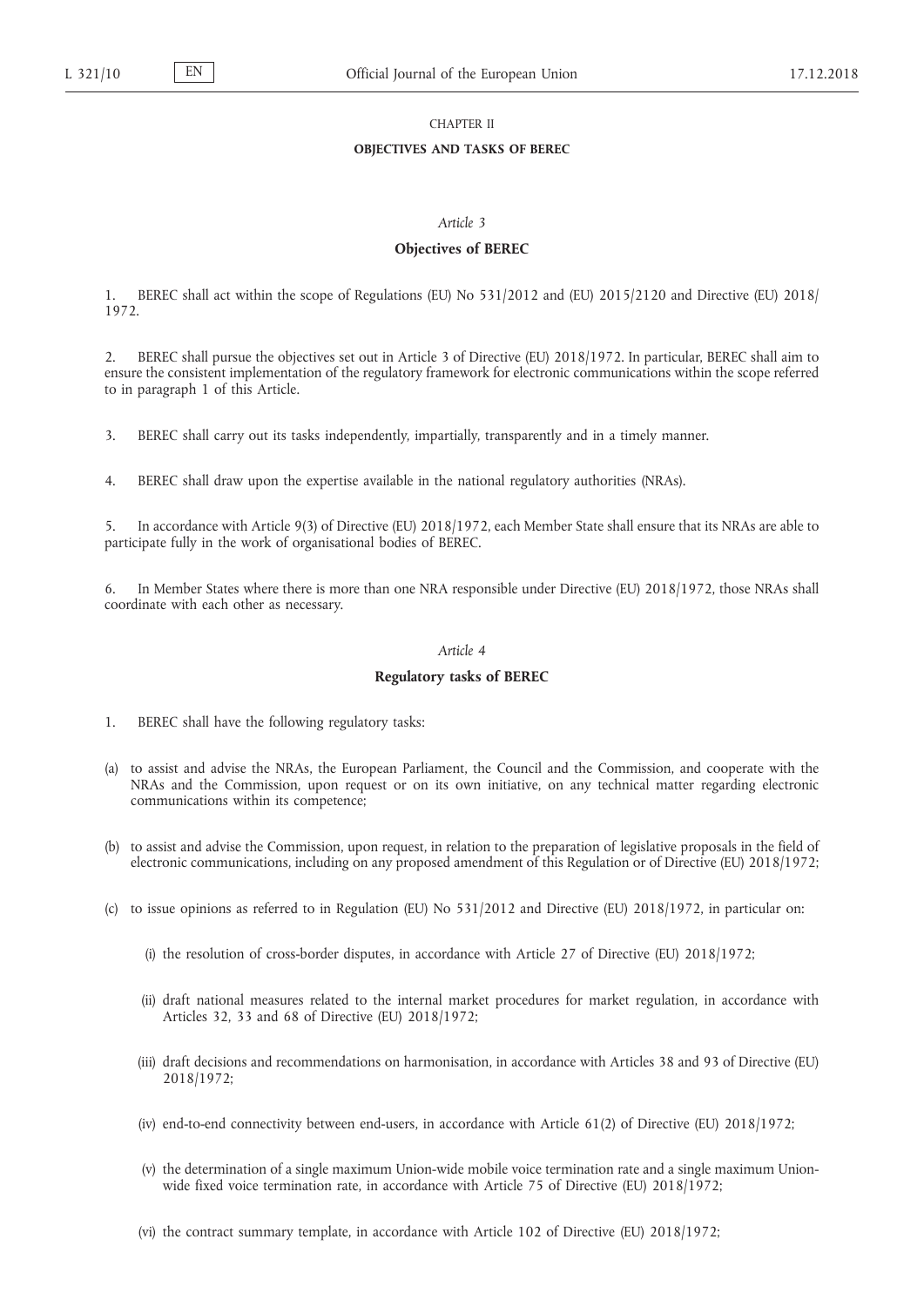- (vii) the national implementation and functioning of the general authorisation, and their impact on the functioning of the internal market, in accordance with Article 122(3) of Directive (EU) 2018/1972;
- (viii) where relevant, the market and technological developments regarding the different types of electronic communications services and their impact on the application of Title III of Part III of Directive (EU) 2018/1972, in accordance with Article 123(1) of that Directive;
- (d) to issue guidelines on the implementation of the Union regulatory framework for electronic communications, in particular, as referred to in Regulations (EU) No 531/2012 and (EU) 2015/2120 and Directive (EU) 2018/1972, on:
	- (i) the notification template, in accordance with Article 12 of Directive (EU) 2018/1972;
	- (ii) the consistent implementation of obligations as regards geographical surveys and forecasts, in accordance with Article 22 of Directive (EU) 2018/1972;
	- (iii) relevant criteria to foster the consistent application of Article 61(3) of Directive (EU) 2018/1972;
	- (iv) common approaches to the identification of the network termination point in different network topologies, in accordance with Article 61(7) of Directive (EU) 2018/1972;
	- (v) common approaches to meet transnational end-user demand, in accordance with Article 66 of Directive (EU) 2018/1972;
	- (vi) minimum criteria for a reference offer, in accordance with Article 69 of Directive (EU) 2018/1972;
	- (vii) the fostering of the consistent application by NRAs of the conditions set out in Article 76(1) of, and the criteria set out in Annex IV to, Directive (EU) 2018/1972;
	- (viii) criteria for a network to be considered a very high capacity network, in accordance with Article 82 of Directive (EU) 2018/1972;
	- (ix) common criteria for the assessment of the ability to manage numbering resources and of the risk of exhaustion of numbering resources, in accordance with Article 93 of Directive (EU) 2018/1972;
	- (x) relevant quality of service parameters, the applicable measurement methods, the content and format of publication of the information, and quality certification mechanisms, in accordance with Article 104 of Directive (EU) 2018/1972;
	- (xi) how to assess whether the effectiveness of public warning systems under Article 110(2) of Directive (EU) 2018/ 1972 is equivalent to the effectiveness of those under paragraph 1 of that Article;
	- (xii) wholesale roaming access, in accordance with Article 3(8) of Regulation (EU) No 531/2012;
	- (xiii) the implementation of NRAs' obligations as regards open internet access, in accordance with Article 5(3) of Regulation (EU) 2015/2120;
	- (xiv) the parameters to be taken into account by NRAs in their assessment of the sustainability of the domestic charging model, in accordance with Article 5a(6) of Regulation (EU) 2015/2120;
- (e) to issue other guidelines ensuring the consistent implementation of the regulatory framework for electronic communications and consistent regulatory decisions by the NRAs, on its own initiative or upon the request of an NRA, the European Parliament, the Council or the Commission, in particular for regulatory issues affecting a significant number of Member States or with a cross-border element;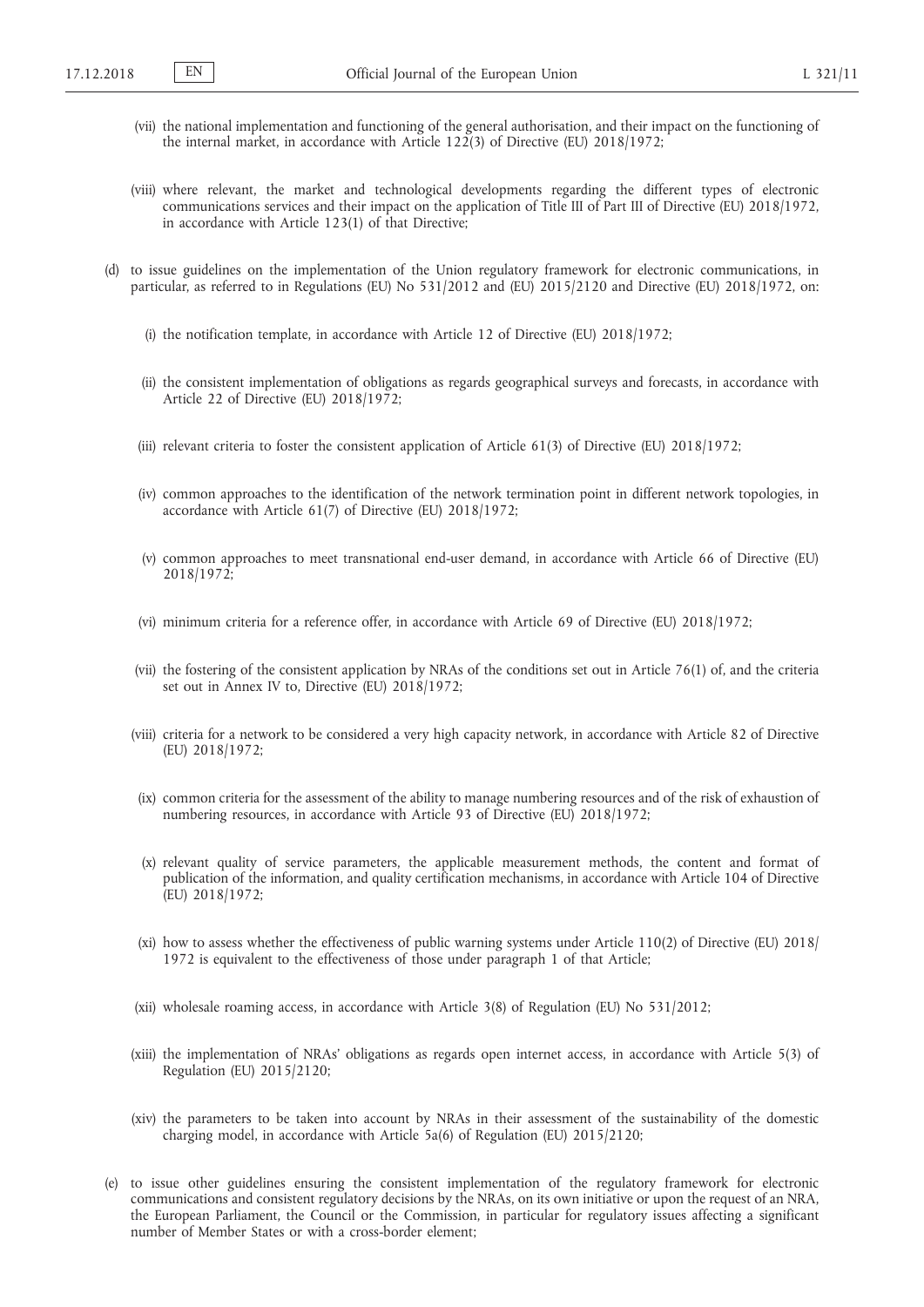- (f) where relevant, to participate in the Peer Review Forum on draft measures on selection procedures, in accordance with Article 35 of Directive (EU) 2018/1972;
- (g) to participate on issues concerning its competence relating to market regulation and competition related to radio spectrum, in accordance with Article 4 of Directive (EU) 2018/1972;
- (h) to conduct analyses of potential transnational markets in accordance with Article 65 of Directive (EU) 2018/1972 and of transnational end-user demand, in accordance with Article 66 of that Directive;
- (i) to monitor and collect information and, where relevant, make up-to-date information publicly available on the application of Regulation (EU) No 531/2012, in accordance with Articles 16 and 19 thereof;
- to report on technical matters within its competence, in particular on:
	- (i) the practical application of the opinions and guidelines referred to in points (c), (d) and (e);
	- (ii) Member States' best practices to support the defining of adequate broadband internet access service, in accordance with Article 84 of Directive (EU)  $2018/1972$ ;
	- (iii) the evolution of pricing and consumption patterns both for domestic and roaming services, the evolution of actual wholesale roaming rates for unbalanced traffic, the relationship between retail prices, wholesale charges and wholesale costs for roaming services as well as on transparency and comparability of tariffs, in accordance with Article 19 of Regulation (EU) No 531/2012;
	- (iv) the outcomes of the annual reports that NRAs shall provide in accordance with Article 5 of Regulation (EU) 2015/ 2120, through the publication of an annual synthesis report;
	- (v) the market developments in the electronic communications sector, on an annual basis;
- (k) to issue recommendations and common positions, and disseminate regulatory best practices addressed to the NRAs in order to encourage the consistent and better implementation of the regulatory framework for electronic communications;
- (l) to establish and maintain a database of:
	- (i) the notifications transmitted to the competent authorities by undertakings subject to general authorisation, in accordance with Article 12 of Directive (EU) 2018/1972;
	- (ii) the numbering resources with a right of extraterritorial use within the Union, in accordance with the fourth subparagraph of Article 93(4) of Directive (EU) 2018/1972;
	- (iii) where relevant, E.164 numbers of Member State emergency services, in accordance with the third subparagraph of Article 109(8) of Directive (EU) 2018/1972;
- (m) to evaluate the needs for regulatory innovation and coordinate actions between NRAs to enable the development of new innovative electronic communications;
- (n) to promote the modernisation, coordination and standardisation of the collection of data by NRAs, such data being made available to the public in an open, reusable and machine-readable format on the BEREC website and the European data portal, without prejudice to intellectual property rights, personal data protection rules and the required level of confidentiality;
- (o) to carry out other tasks assigned to it by legal acts of the Union, in particular by Regulations (EU) No 531/2012 and (EU) 2015/2120 and Directive (EU) 2018/1972.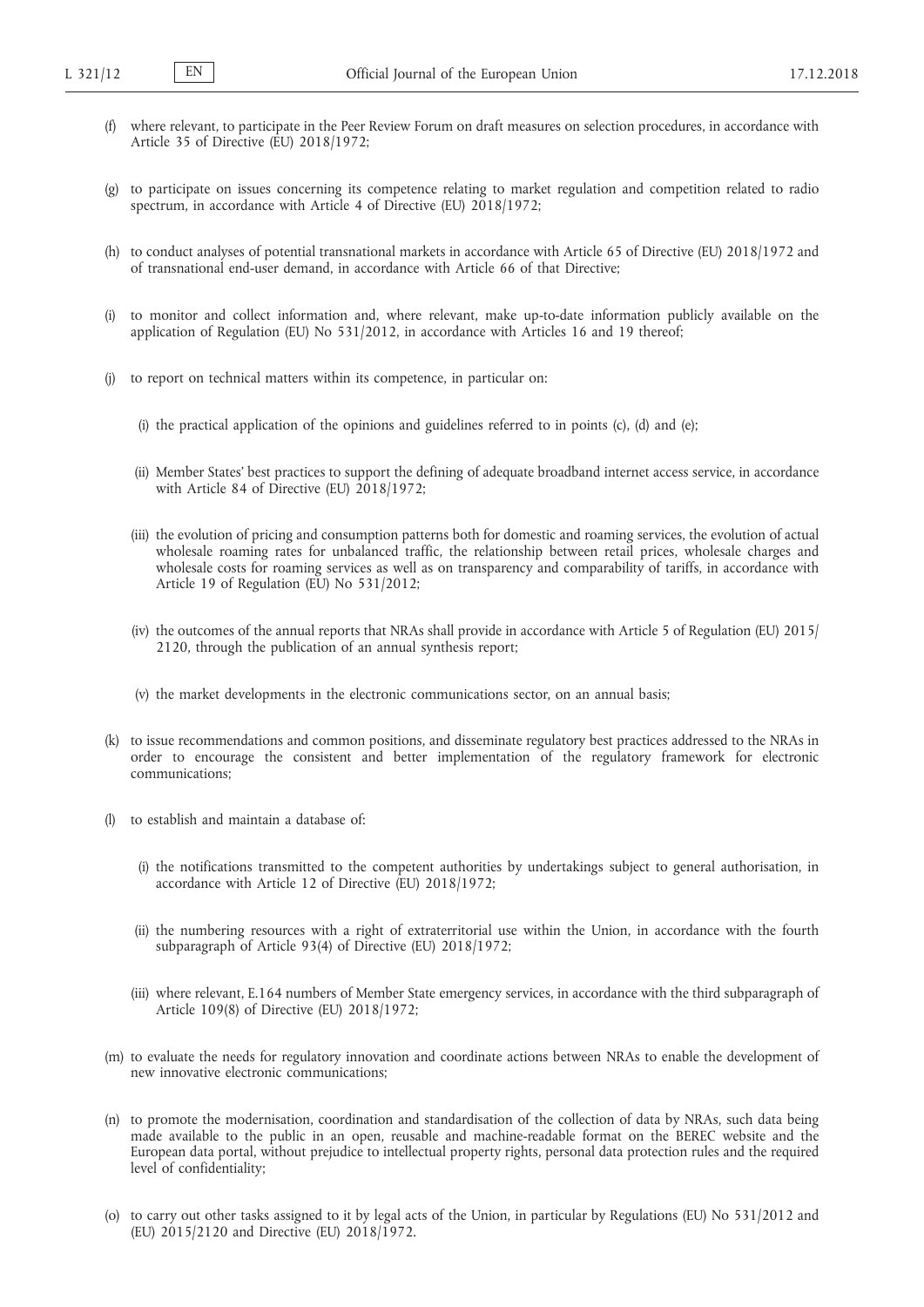2. BEREC shall make public its regulatory tasks and shall update that information when new tasks are assigned to it.

3. BEREC shall make public all of its final opinions, guidelines, reports, recommendations, common positions and best practices, and any commissioned studies, as well as the relevant draft documents for the purpose of the public consultations referred to in paragraph 5.

4. Without prejudice to compliance with relevant Union law, NRAs and the Commission shall take the utmost account of any guideline, opinion, recommendation, common position and best practices adopted by BEREC with the aim of ensuring the consistent implementation of the regulatory framework for electronic communications within the scope referred to in Article 3(1).

Where an NRA deviates from the guidelines referred to in point (e) of paragraph 1, it shall provide the reasons therefor.

5. BEREC shall, where appropriate, consult interested parties and give them the opportunity to comment within a reasonable period having regard to the complexity of the matter. Save in exceptional circumstances, that period shall not be shorter than 30 days. BEREC shall, without prejudice to Article 38, make the results of such public consultations publicly available. Such consultations shall take place as early as possible in the decision-making process.

6. BEREC may, where appropriate, consult and cooperate with relevant national authorities, such as those competent in the fields of competition, consumer protection and data protection.

7. BEREC may, where appropriate, cooperate with competent Union bodies, offices, agencies and advisory groups, as well as with the competent authorities of third countries and with international organisations, in accordance with Article 35(1).

#### CHAPTER III

#### **TASKS OF THE BEREC OFFICE**

## *Article 5*

## **Tasks of the BEREC Office**

The BEREC Office shall have the following tasks:

- (a) to provide professional and administrative support services to BEREC, in particular in fulfilling its regulatory tasks pursuant to Article 4;
- (b) to collect information from NRAs and to exchange and transmit information in relation to the regulatory tasks assigned to BEREC pursuant to Article 4;
- (c) to produce, on the basis of the information referred to in point (b), regular draft reports on specific aspects of developments in the European electronic communications market, such as roaming and benchmarking reports, to be submitted to BEREC;
- (d) to disseminate regulatory best practices among NRAs, in accordance with point (k) of Article 4(1);
- (e) to assist BEREC in establishing and maintaining registries and databases, in accordance with point (l) of Article 4(1);
- (f) to assist BEREC in establishing and managing an information and communications system, in accordance with Article 41;
- (g) to assist BEREC in conducting public consultations, in accordance with Article 4(5);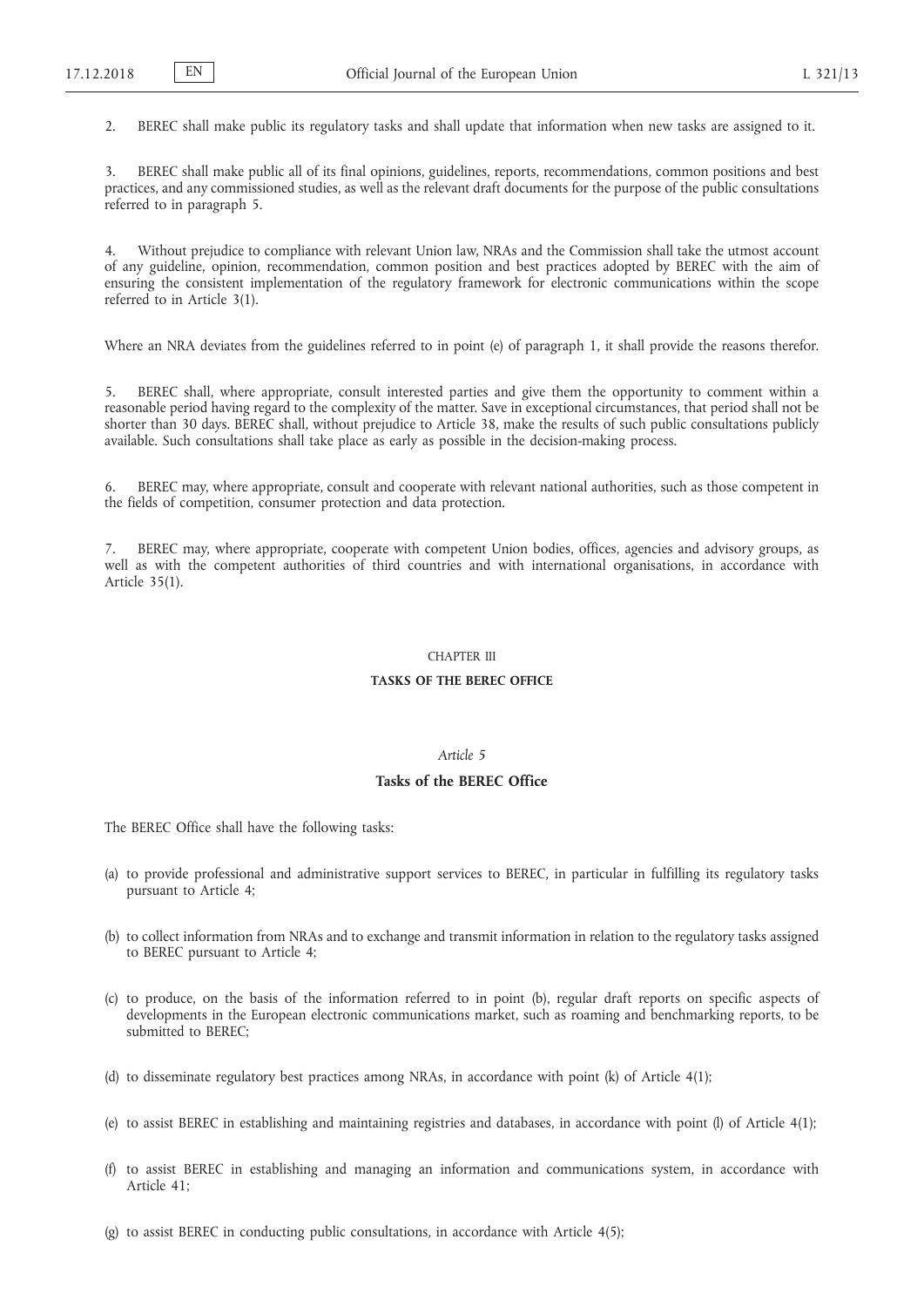- (h) to assist in the preparation of the work and provide other administrative and content-related support to ensure the smooth functioning of the Board of Regulators;
- (i) to assist in setting up working groups, upon the request of the Board of Regulators, contribute to the regulatory work and provide administrative support to ensure the smooth functioning of those groups;
- (j) to carry out other tasks assigned to it by this Regulation or by other legal acts of the Union.

### CHAPTER IV

### **ORGANISATION OF BEREC**

# *Article 6*

### **Organisational structure of BEREC**

BEREC shall comprise:

(a) a Board of Regulators;

(b) working groups.

*Article 7*

### **Composition of the Board of Regulators**

1. The Board of Regulators shall be composed of one member from each Member State. Each member shall have the right to vote.

Each member shall be appointed by the NRA that has primary responsibility for overseeing the day-to-day operation of the markets for electronic communications networks and services under Directive (EU) 2018/1972. The member shall be appointed from among the head of the NRA, a member of its collegiate body, or the replacement of either of them.

2. Each member of the Board of Regulators shall have an alternate, appointed by the NRA. The alternate shall represent the member in his or her absence. The alternate shall be appointed from among the head of the NRA, a member of its collegiate body, the replacement of either of them, or the staff of the NRA.

3. Members of the Board of Regulators and their alternates shall be appointed in light of their knowledge in the field of electronic communications, taking into account relevant managerial, administrative and budgetary skills. In order to ensure continuity of the work of the Board of Regulators, all appointing NRAs shall make efforts to limit the turnover of their members and, where possible, also of their alternates, and shall aim to achieve a balanced representation between men and women.

4. The Commission shall participate in all deliberations of the Board of Regulators without the right to vote and shall be represented at an appropriately high level.

5. An up-to-date list of members of the Board of Regulators and their alternates, together with their declarations of interest, shall be made public.

## *Article 8*

## **Independence of the Board of Regulators**

1. When carrying out the tasks conferred upon it and without prejudice to its members acting on behalf of their respective NRA, the Board of Regulators shall act independently and objectively in the interests of the Union, regardless of any particular national or personal interests.

2. Without prejudice to coordination as referred to in Article 3(6), the members of the Board of Regulators and their alternates shall neither seek nor take instructions from any government, institution, person or body.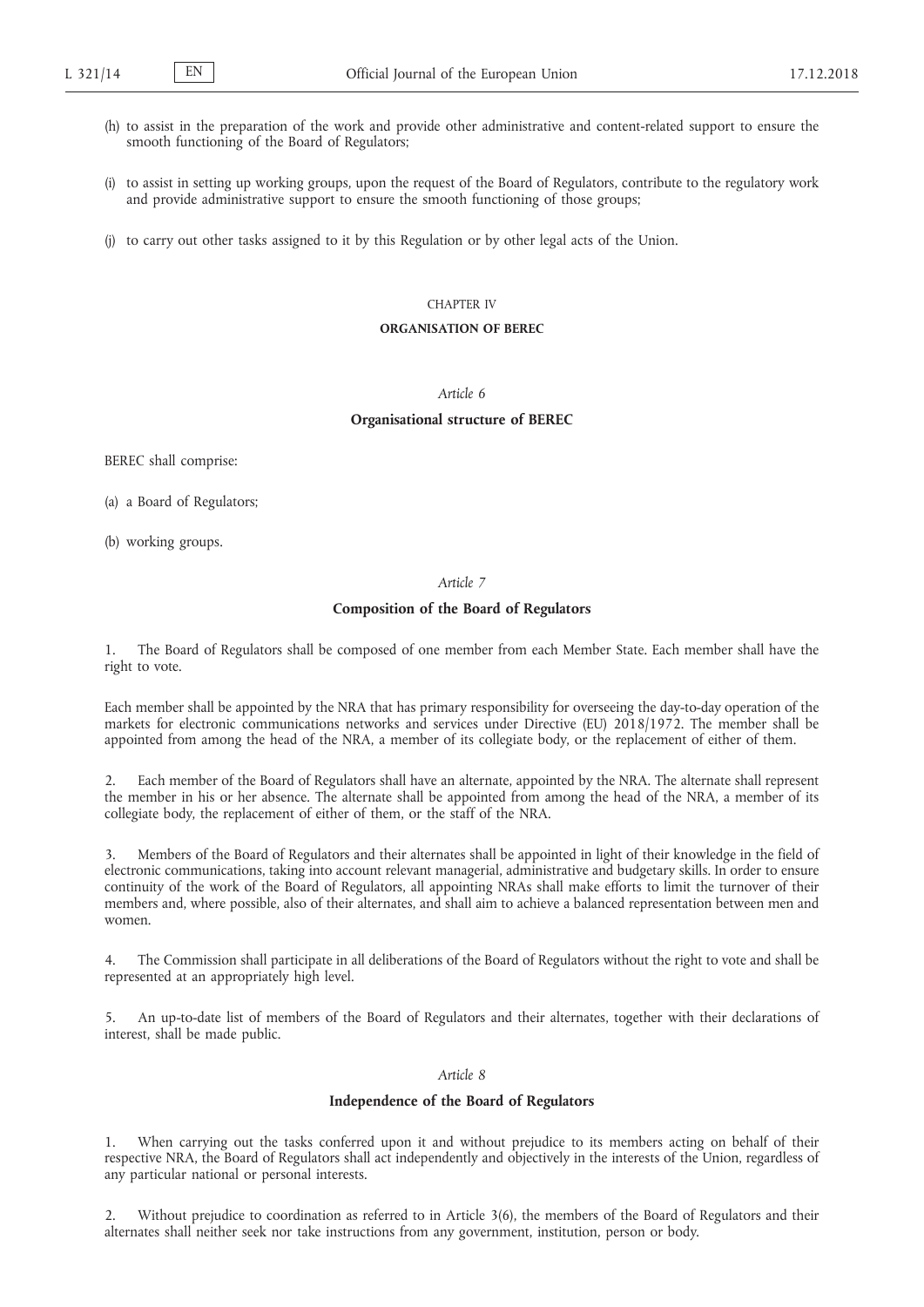## *Article 9*

### **Functions of the Board of Regulators**

The Board of Regulators shall have the following functions:

- (a) to fulfil the regulatory tasks of BEREC set out in Article 4, namely to adopt the opinions, guidelines, reports, recommendations and common positions and disseminate best practices referred to in that Article, relying, in doing so, on the preparatory work carried out by the working groups;
- (b) to take administrative decisions relating to the organisation of BEREC's work;
- (c) to adopt BEREC's annual work programme as referred to in Article 21;
- (d) to adopt BEREC's annual report on its activities as referred to in Article 22;
- (e) to adopt rules for the prevention and management of conflicts of interests as referred to in Article 42, as well as in respect of members of the working groups;
- (f) to adopt detailed rules on the right of access to documents held by BEREC in accordance with Article 36;
- (g) to adopt and regularly update the communication and dissemination plans as referred to in Article 37(2), based on an analysis of needs;
- (h) to adopt, acting by a two-thirds majority of its members, and make public, its rules of procedure;
- (i) to authorise, together with the Director, the conclusion of working arrangements with competent Union bodies, offices, agencies and advisory groups and with competent authorities of third countries and with international organisations in accordance with Article 35;
- (j) to set up working groups and appoint their Chairs;
- (k) to provide the Director of the BEREC Office with guidance with regard to the carrying out of the tasks of the BEREC Office.

### *Article 10*

#### **Chair and Vice-Chairs of the Board of Regulators**

1. The Board of Regulators shall appoint, acting by a two-thirds majority of its members, a Chair and at least two Vice-Chairs from among its members.

2. One of the Vice-Chairs shall automatically assume the duties of the Chair if the latter is not in a position to perform those duties.

3. The term of office of the Chair shall be one year, renewable once. In order to ensure continuity of BEREC's work, the incoming Chair shall serve, where possible, one year as Vice-Chair before his or her term of office as Chair. The rules of procedure shall provide for a shorter term where it is not possible for the incoming Chair to serve as Vice-Chair one year before his or her term of office as Chair.

4. Without prejudice to the role of the Board of Regulators in relation to the Chair's tasks, the Chair shall neither seek nor take instruction from any government, institution, person or body.

5. The Chair shall report to the European Parliament and to the Council on the performance of BEREC's tasks when invited to do so.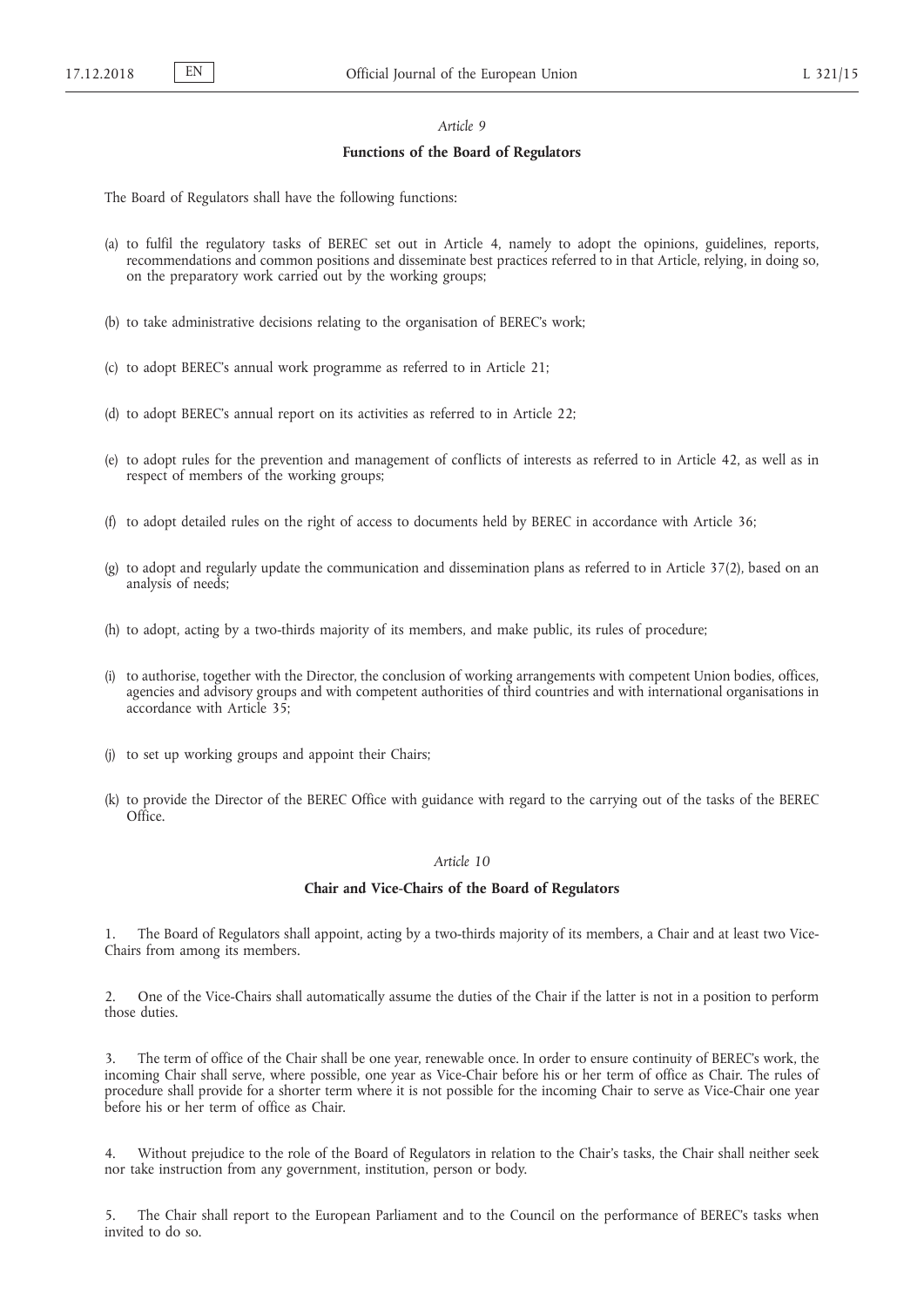## *Article 11*

#### **Meetings of the Board of Regulators**

1. The Chair shall convene the meetings of the Board of Regulators and shall set the agendas for those meetings, which shall be made public.

2. The Board of Regulators shall hold at least two ordinary meetings a year.

Extraordinary meetings shall be convened at the initiative of the Chair, upon the request of at least three of its members or upon the request of the Commission.

3. The Director of the BEREC Office shall take part in all deliberations without the right to vote.

4. The Board of Regulators may invite any person whose opinion may be of interest to it, to participate in its meetings as an observer.

5. The members and the alternates of the Board of Regulators may, subject to its rules of procedure, be assisted at the meetings by their advisers or other experts.

6. The BEREC Office shall provide the secretariat for the Board of Regulators.

### *Article 12*

## **Voting rules of the Board of Regulators**

1. The Board of Regulators shall take decisions by a simple majority of its members unless otherwise provided for in this Regulation or in another legal act of the Union.

A majority of two thirds of the members of the Board of Regulators shall be required for the opinions referred to in points (c)(ii) and (v) of Article 4(1) and the guidelines referred to in points (d)(i) to (iv), (vi), (vii) and (x) of Article 4(1).

Notwithstanding the second subparagraph of this paragraph, the Board of Regulators may decide, by a simple majority and on a case-by-case basis, to adopt opinions referred to in point (c)(ii) of Article 4(1) of this Regulation by simple majority, related to draft measures falling under Article 76(2) of Directive (EU) 2018/1972, that lead to the launching of the procedure under Article 33(5) of that Directive.

The decisions of the Board of Regulators shall be made public and shall indicate any reservations of any member upon his or her request.

2. Each member shall have one vote. In the absence of a member, the alternate shall be entitled to exercise that member's right to vote.

In the absence of a member and the alternate, the right to vote may be delegated to another member.

The Chair may delegate the right to vote in any event. The Chair shall take part in the voting unless he or she has delegated the right to vote.

The rules of procedure of the Board of Regulators shall set out in detail the arrangements governing voting, including the conditions under which one member may act on behalf of another member, the quorum, and the notification deadlines for meetings. Furthermore, the rules of procedure shall ensure that the members of the Board of Regulators are provided with full agendas and draft proposals in advance of each meeting so that they have the opportunity to propose amendments prior to the vote. The rules of procedure may, inter alia, set out a procedure for voting on urgent matters and other practical arrangements for the operation of the Board of Regulators.

## *Article 13*

#### **Working groups**

1. Where justified and, in particular, in order to implement BEREC's annual work programme, the Board of Regulators may set up working groups.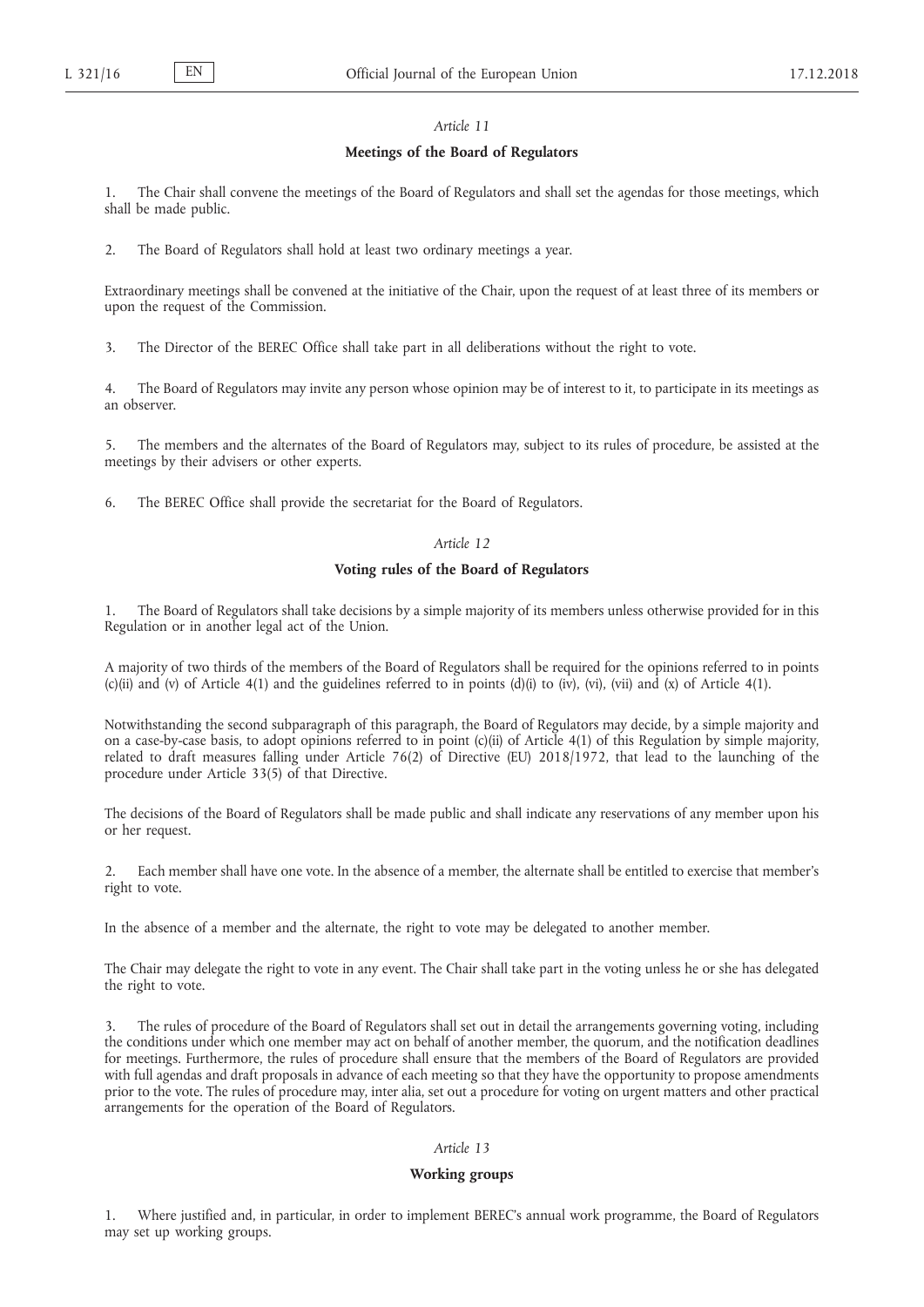2. The Board of Regulators shall appoint the Chairs of the working groups, representing, where possible, different NRAs.

3. The working groups shall be open to the participation of experts from all the NRAs participating in the work of BEREC and the Commission.

The working groups shall also be open to the participation of the staff of the BEREC Office, who shall contribute to the regulatory work of, and provide administrative support to, the working groups.

In the case of the working groups which are set up to carry out the tasks referred to in point  $(c)(ii)$  of Article  $4(1)$ , the experts from the Commission shall not participate.

In working groups which are set up to carry out the tasks referred to in points (c)(iv), (vi), (vii) and (viii), points (d)(i), (ii), (ix), (x) and (xi), point (j)(ii) and point  $(1)$ , of Article 4(1) of this Regulation as well as, where relevant, point  $(c)$ (iii) and point (j)(i) of Article  $4(1)$  thereof, the views of experts from other competent authorities notified pursuant to Article  $5(4)$  of Directive (EU) 2018/1972 shall be taken into consideration.

The Board of Regulators or the Chairs of the working groups may invite individual experts recognised as competent in the relevant field to participate in the working group meetings if necessary on a case-by-case basis.

4. The Board of Regulators shall adopt rules of procedure laying down the practical arrangements for the operation of the working groups.

# CHAPTER V

### **ORGANISATION OF THE BEREC OFFICE**

### *Article 14*

#### **Organisational structure of the BEREC Office**

The BEREC Office shall comprise:

(a) a Management Board;

(b) a Director.

### *Article 15*

### **Composition of the Management Board**

1. The Management Board shall be composed of the persons appointed as members of the Board of Regulators and of one high level representative of the Commission. Each member of the Management Board shall have the right to vote.

Each appointing NRA, as referred to in the second subparagraph of Article 7(1), may appoint a person other than the member of the Board of Regulators as member of the Management Board. That person shall be the head of the NRA, a member of its collegiate body, or the replacement of either of them.

2. Each member of the Management Board shall have an alternate who represents the member in his or her absence.

The alternates of each member shall be the persons appointed as alternates of the members of the Board of Regulators. The representative of the Commission shall also have an alternate.

Each appointing NRA, as referred to in the second subparagraph of Article 7(1), may appoint a person other than the alternate of the member of the Board of Regulators as the alternate of the member of the Management Board. That person shall be the head of the NRA, a member of its collegiate body, the replacement of either of them, or the staff of the NRA.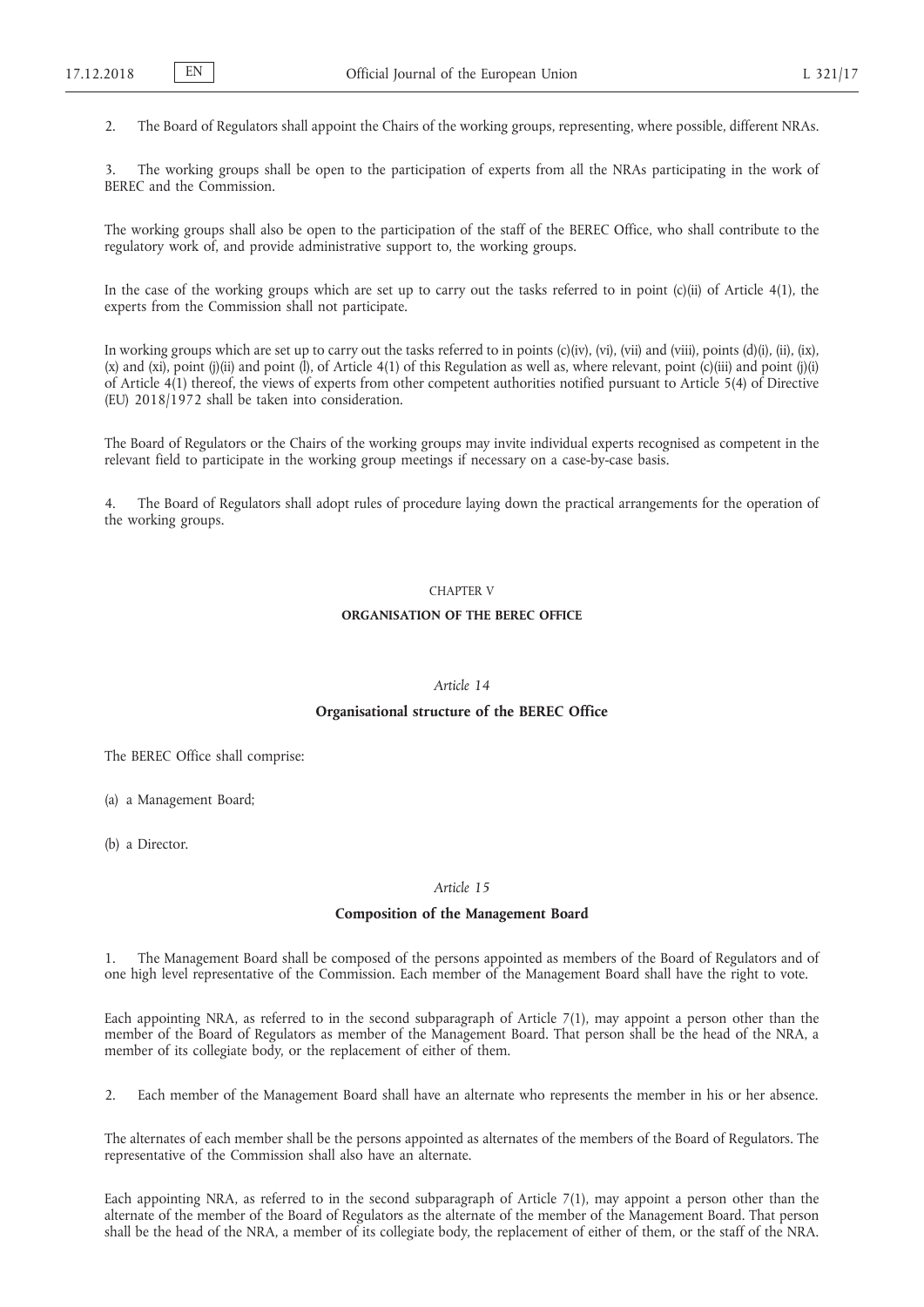The members of the Management Board and their alternates shall neither seek nor take instructions from any government, institution, person or body.

4. An up-to-date list of members of the Management Board and their alternates, together with their declarations of interests, shall be made public.

#### *Article 16*

#### **Administrative Functions of the Management Board**

- 1. The Management Board shall have the following administrative functions:
- (a) to provide general orientations for the BEREC Office's activities and adopt, on an annual basis, the BEREC Office's single programming document by a majority of two thirds of its members, taking into account the opinion of the Commission and in accordance with Article 23;
- (b) to adopt, by a majority of two thirds of its members, the annual budget of the BEREC Office and exercise other functions in respect of the BEREC Office's budget pursuant to Chapter VII;
- (c) to adopt, make public and proceed with an assessment of the consolidated annual activity report on the BEREC Office's activities referred to in Article 27 and submit both the report and its assessment, by 1 July each year to the European Parliament, the Council, the Commission and the Court of Auditors;
- (d) to adopt the financial rules applicable to the BEREC Office in accordance with Article 29;
- (e) to adopt an anti-fraud strategy proportionate to fraud risks, taking into account the costs and benefits of the measures to be implemented;
- (f) to ensure adequate follow-up to findings and recommendations stemming from the internal or external audit reports and evaluations, as well as from investigations of the European Anti-Fraud Office (OLAF);
- (g) to adopt rules for the prevention and management of conflicts of interests as referred to in Article 42(3);
- (h) to adopt and regularly update the communication and dissemination plans referred to in Article 37(2), based on an analysis of needs;
- (i) to adopt its rules of procedure;
- (j) to adopt implementing rules for giving effect to the Staff Regulations of Officials of the European Union and the Conditions of Employment of Other Servants of the European Union (1), in accordance with Article 110 of the Staff Regulations;
- (k) without prejudice to the decision referred to in the first subparagraph of paragraph 2, to exercise, with respect to the staff of the BEREC Office, the powers conferred by the Staff Regulations on the Appointing Authority and by the Conditions of Employment of Other Servants on the Authority Empowered to Conclude a Contract of Employment (the 'appointing authority powers');
- (l) to appoint the Director and, where relevant, extend his or her term of office or remove him or her from office in accordance with Article 32;
- (m) to appoint an Accounting Officer, subject to the Staff Regulations and the Conditions of Employment of Other Servants, who shall be wholly independent in the performance of his or her duties;
- (n) to take all decisions on the establishment of the BEREC Office's internal structures and, where necessary, their modification, taking into consideration the BEREC Office's activity needs as well as having regard to sound budgetary management.

 $($ <sup>1</sup> ) Regulation (EEC, Euratom, ECSC) No 259/68 of the Council of 29 February 1968 laying down the Staff Regulations of Officials and the Conditions of Employment of Other Servants of the European Communities and instituting special measures temporarily applicable to officials of the Commission (OJ L 56, 4.3.1968, p. 1).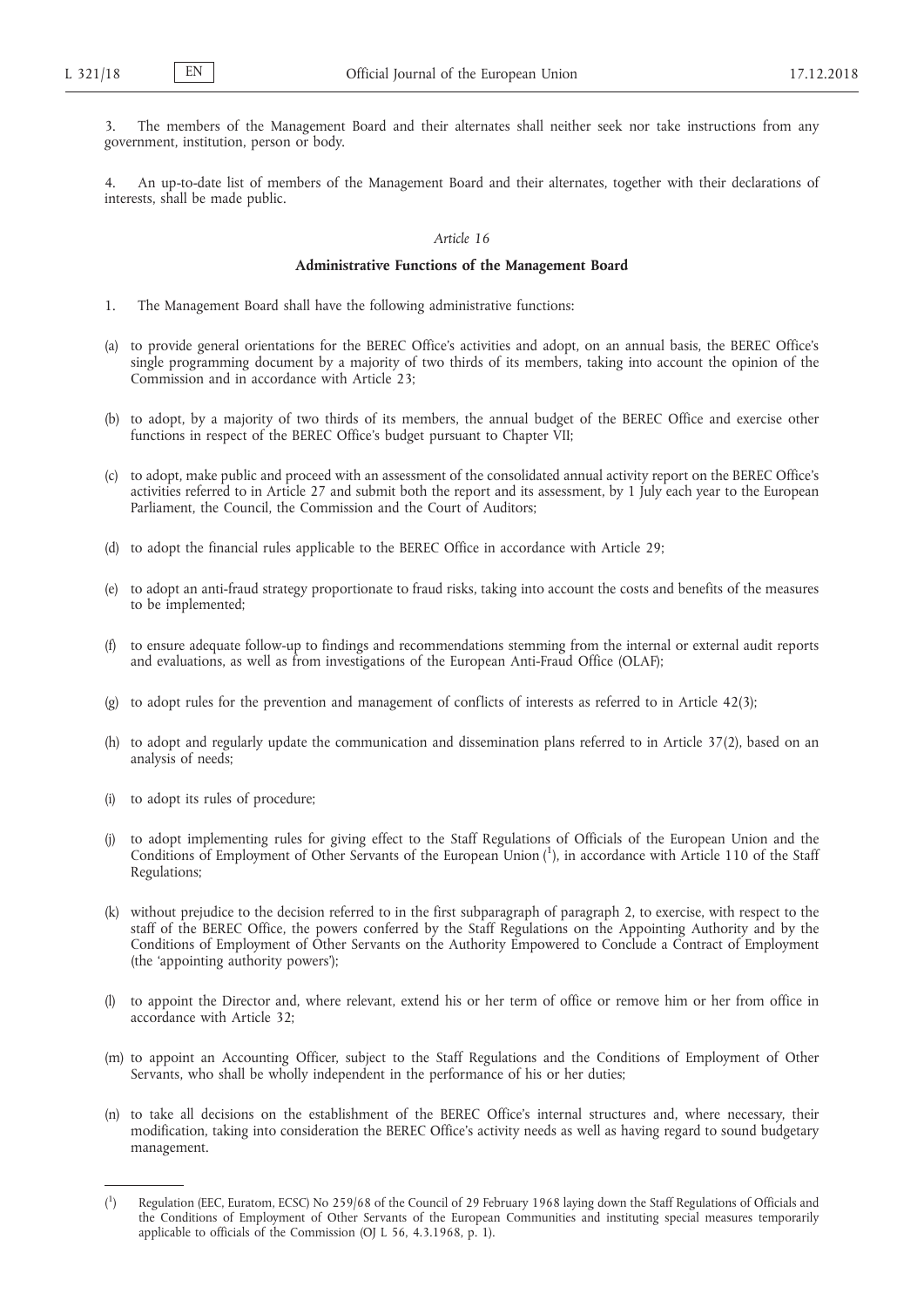With regard to point (m) of the first subparagraph, the BEREC Office may appoint the same Accounting Officer as another Union body or institution. In particular, the BEREC Office and the Commission may agree that the Commission's accounting officer shall also act as Accounting Officer of the BEREC Office.

2. The Management Board shall adopt, in accordance with Article 110 of the Staff Regulations, a decision based on Article 2(1) of the Staff Regulations and on Article 6 of the Conditions of Employment of Other Servants, delegating relevant appointing authority powers to the Director and specifying the conditions under which this delegation of powers can be suspended. The Director shall be authorised to sub-delegate those powers.

Where exceptional circumstances so require, the Management Board may, by way of a decision, temporarily suspend the delegation of the appointing authority powers to the Director and those sub-delegated by the latter and exercise them itself or delegate them to one of its members or to a member of staff other than the Director.

### *Article 17*

## **Chairperson and Deputy Chairpersons of the Management Board**

1. The Chairperson and the Deputy Chairpersons of the Management Board shall be the persons appointed as the Chair and Vice-Chairs of the Board of Regulators. The same term of office shall apply.

By derogation from the first subparagraph, the Management Board may, by a majority of two thirds of its members, elect other members of the Management Board as Chairperson or Deputy Chairperson(s) from among its members, representing Member States. Their term of office shall be the same as that of the Chair and Vice-Chairs of the Board of Regulators.

2. One of the Deputy Chairpersons shall automatically assume the duties of the Chairperson if the latter is not in a position to perform those duties.

3. The Chairperson of the Management Board shall report to the European Parliament and to the Council on the carrying out of the tasks of the BEREC Office when invited to do so.

## *Article 18*

#### **Meetings of the Management Board**

1. The Chairperson shall convene the meetings of the Management Board.

2. The Director of the BEREC Office shall take part in the deliberations, except those related to Article 32, without the right to vote.

3. The Management Board shall hold at least two ordinary meetings a year. In addition, the Chairperson shall convene extraordinary meetings on his or her own initiative, upon the request of the Commission, or of at least three of its members.

4. The Management Board may invite any person whose opinion may be of interest to attend its meetings as an observer.

5. The members of the Management Board and their alternates may, subject to its rules of procedure, be assisted at the meetings by advisers or experts.

6. The BEREC Office shall provide the secretariat for the Management Board.

# *Article 19*

## **Voting rules of the Management Board**

1. The Management Board shall take decisions by a simple majority of its members, unless otherwise provided for in this Regulation.

2. Each member shall have one vote. In the absence of a member, the alternate shall be entitled to exercise the right to vote.

In the absence of a member and the alternate, the right to vote may be delegated to another member.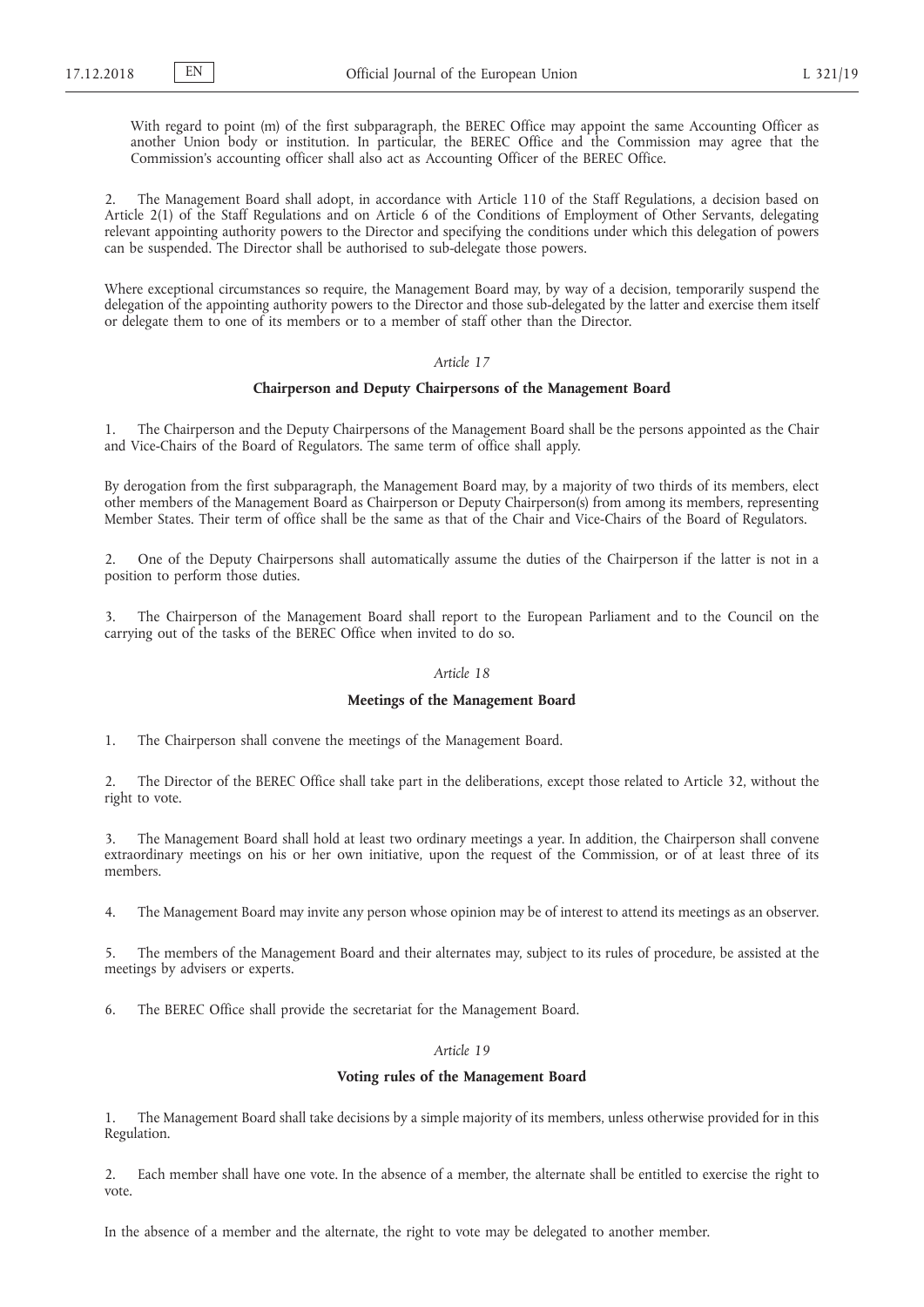3. The Chairperson may delegate the right to vote in any event. He or she shall take part in the voting unless he or she has delegated the right to vote.

4. The Management Board's rules of procedure shall establish more detailed voting arrangements, in particular the procedure for voting on urgent matters and the circumstances in which a member may act on behalf of another member.

# *Article 20*

#### **Responsibilities of the Director**

1. The Director shall be in charge of the administrative management of the BEREC Office. The Director shall be accountable to the Management Board.

2. The Director shall assist the Chair of the Board of Regulators and the Chairperson of the Management Board in preparing the meetings of their respective bodies.

3. Without prejudice to the powers of the Board of Regulators, the Management Board and the Commission, the Director shall be independent in the performance of his or her duties and shall neither seek nor take instructions from any government, institution, person or body.

4. The Director shall report to the European Parliament and to the Council on the performance of his or her duties when invited to do so.

5. The Director shall be the legal representative of the BEREC Office.

6. The Director shall be responsible for the implementation of the BEREC Office's tasks and following the guidance provided by the Board of Regulators and the Management Board. In particular, the Director shall be responsible for:

(a) the day-to-day administration of the BEREC Office;

- (b) implementing administrative decisions adopted by the Board of Regulators and the Management Board;
- (c) preparing, and submitting to the Management Board, the single programming document referred to in Article 23;
- (d) assisting the Board of Regulators in the preparation of BEREC's annual activity report as referred to in Article 22;
- (e) assisting the Board of Regulators in the preparation of BEREC's annual work programme as referred to in Article 21;
- (f) implementing the single programming document, and reporting to the Management Board on its implementation;
- (g) preparing the draft consolidated annual report on the BEREC Office's activities as referred to in Article 27 and presenting it to the Management Board for assessment and adoption;
- (h) preparing an action plan following-up conclusions of internal or external audit reports and evaluations, as well as investigations by the OLAF and reporting on progress at least once a year to the Management Board;
- (i) protecting the financial interests of the Union by applying preventive measures against fraud, corruption and any other illegal activities, by carrying out effective checks and, if irregularities are detected, by recovering amounts wrongly paid and, where appropriate, by imposing effective, proportionate and dissuasive administrative measures, including financial penalties;
- preparing an anti-fraud strategy for the BEREC Office and presenting it to the Management Board for approval;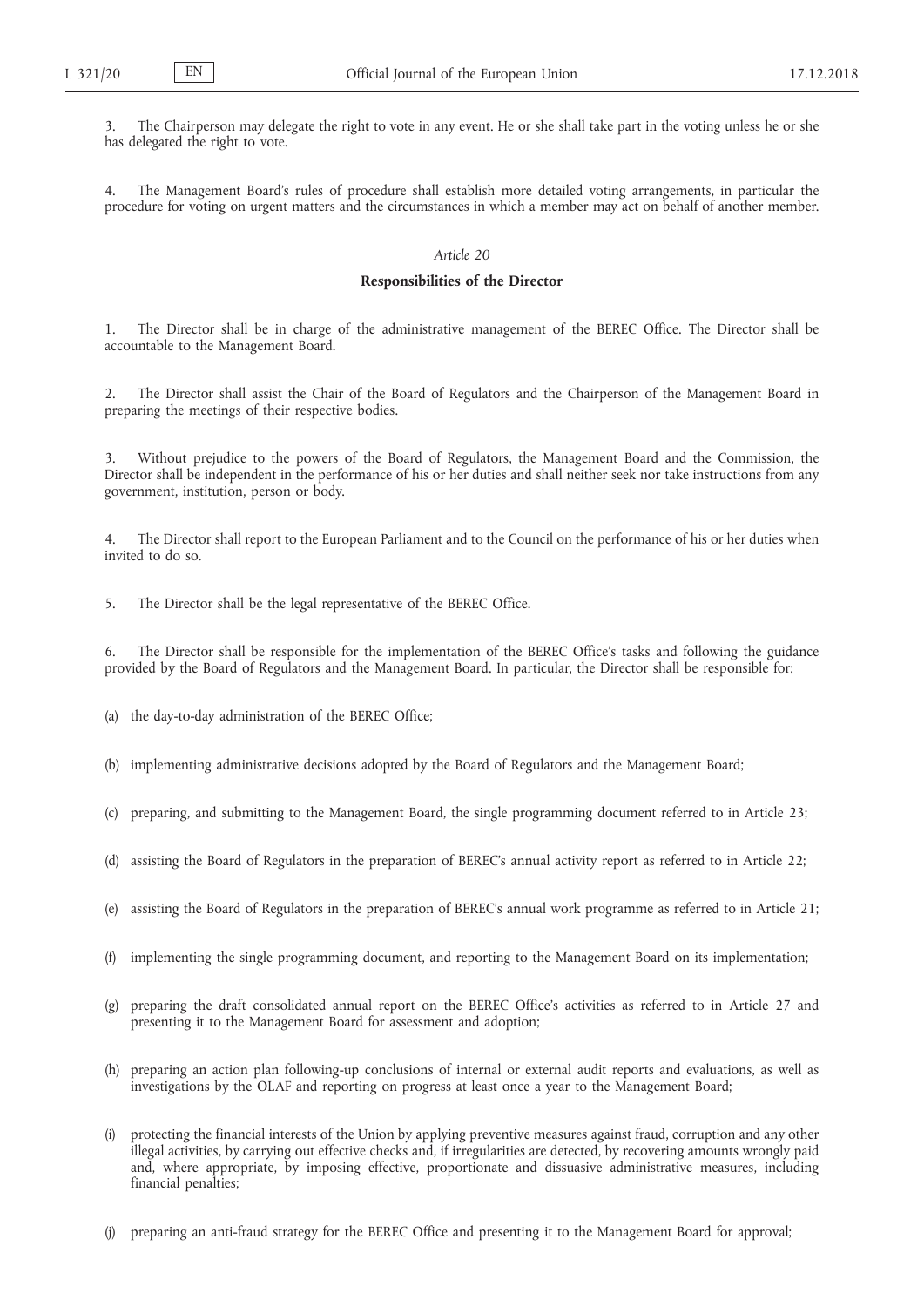- (k) preparing draft financial rules applicable to the BEREC Office;
- (l) preparing the BEREC Office's draft statement of estimates of revenue and expenditure and implementing its budget;
- (m) authorising, together with the Board of Regulators, the conclusion of working arrangements with competent Union bodies, offices, agencies and advisory groups and with competent authorities of third countries and with international organisations in accordance with Article 35.

7. The Director shall, under the supervision of the Management Board, take the necessary measures, in particular with regard to adopting internal administrative instructions and publishing notices, in order to ensure the functioning of the BEREC Office in accordance with this Regulation.

8. The Director shall, subject to the prior consent of the Commission, the Management Board and the Member States concerned, decide whether it is necessary for the purpose of carrying out the BEREC Office's tasks in an efficient and effective manner to locate one or more members of staff in one or more Member States. The decision shall specify the scope of the activities to be carried out in a manner that avoids unnecessary costs and duplication of administrative functions of the BEREC Office. Before such a decision is taken, its impact in terms of staff allocation and budget shall be set out in the multi-annual programming document referred to in Article 23(4).

### CHAPTER VI

### **BEREC PROGRAMMING**

#### *Article 21*

#### **Annual Work Programme of BEREC**

1. The Board of Regulators shall adopt the outline of the annual work programme by 31 January of the year preceding that to which the annual work programme relates. After consulting the European Parliament, the Council and the Commission on their priorities, as well as other interested parties in accordance with Article 4(5), the Board of Regulators shall adopt the final annual work programme by 31 December of that year.

2. The Board of Regulators shall transmit the annual work programme to the European Parliament, the Council and the Commission as soon as it is adopted.

## *Article 22*

#### **Annual Activity Report of BEREC**

1. The Board of Regulators shall adopt the annual report on the activities of BEREC.

2. The Board of Regulators shall transmit the annual activity report to the European Parliament, the Council, the Commission and the European Economic and Social Committee by 15 June each year.

### CHAPTER VII

### **BUDGET AND PROGRAMMING OF THE BEREC OFFICE**

# *Article 23*

### **Annual and multi-annual programming**

1. Each year, the Director shall draw up a draft programming document containing annual and multiannual programming ('single programming document') in line with Article 32 of Delegated Regulation (EU) No 1271/2013, taking into account guidelines set by the Commission.

By 31 January each year, the Management Board shall adopt the draft single programming document and forward it to the Commission for it to provide its opinion. The draft single programming document shall also be submitted to the European Parliament and to the Council.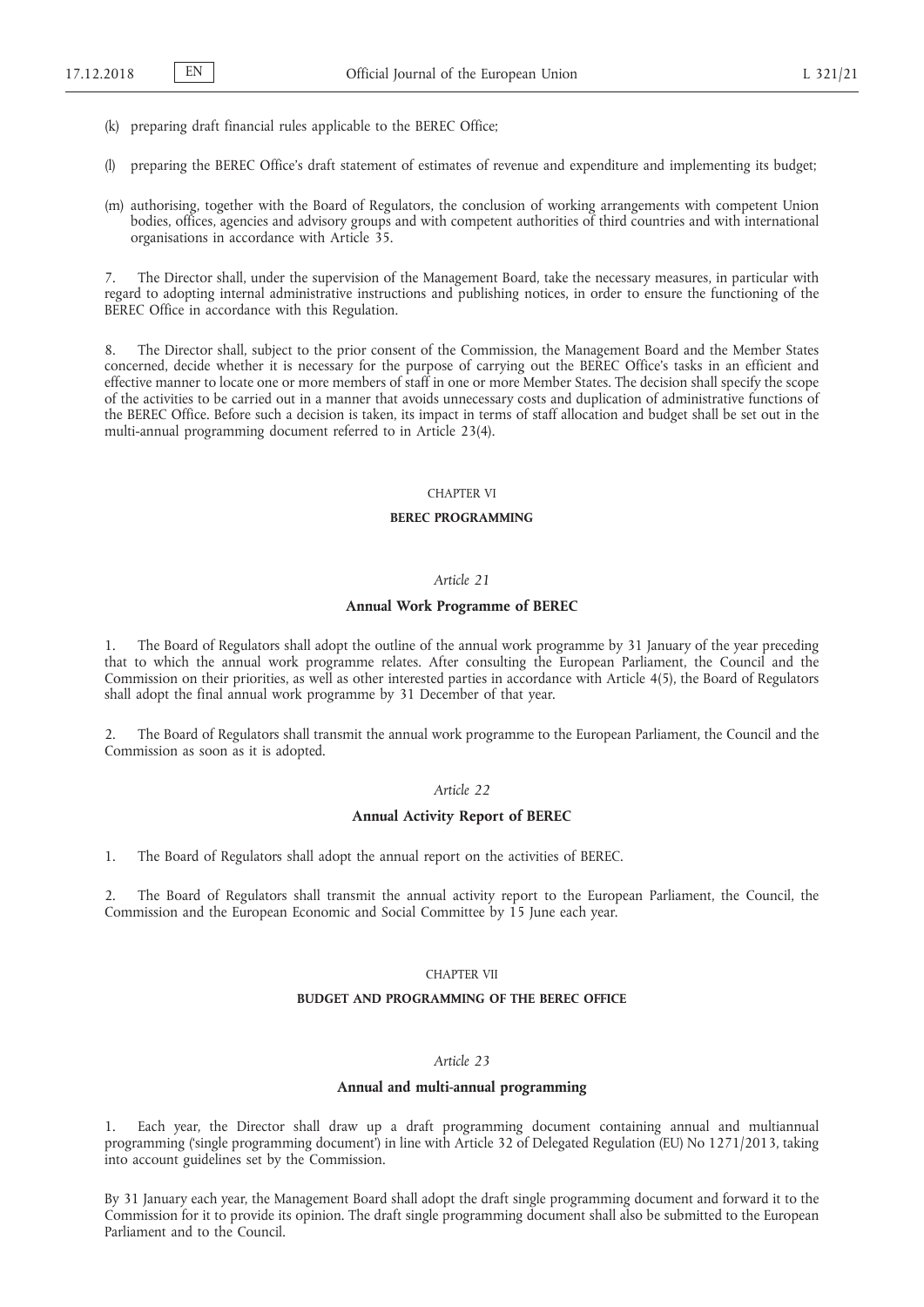The Management Board shall subsequently adopt the single programming document, taking into account the opinion of the Commission. It shall submit the single programming document, as well as any subsequent updates, to the European Parliament, the Council and the Commission.

The single programming document shall become definitive after adoption of the general budget of the Union and, if necessary, shall be adjusted accordingly.

2. The annual programming document shall comprise detailed objectives and expected results, including performance indicators. It shall also contain a description of the actions to be financed and an indication of the financial and human resources allocated to each action, in accordance with the principles of activity-based budgeting and management, as referred to in Article 31. The annual programming document shall be consistent with the BEREC's outline of the annual work programme and the final annual work programme as referred to in Article 21 and with the multiannual programming document of the BEREC Office referred to in paragraph 4 of this Article. It shall clearly indicate tasks that have been added, changed or deleted in comparison with the previous financial year.

3. The Management Board shall, where necessary, amend the annual programming document after adoption of BEREC's final annual work programme referred to in Article 21 and where a new task is assigned to BEREC or to the BEREC Office.

Any substantial amendment to the annual programming document shall be adopted by the same procedure as that used to adopt the initial annual programming document. The Management Board may delegate the power to make non-substantial amendments to the annual programming document to the Director.

4. The multiannual programming document shall set out overall strategic programming including objectives, expected results and performance indicators. It shall also set out resource programming including multi-annual budget and staff.

The resource programming shall be updated annually. The strategic programming shall be updated where appropriate, and in particular to address the outcome of the evaluation referred to in Article 48.

5. The single programming document of the BEREC Office shall include the implementation of BEREC's strategy for relations with competent Union bodies, offices, agencies and advisory groups, with competent authorities of third countries and with international organisations as referred to in Article 35(3), the actions linked to that strategy and the specification of associated resources.

# *Article 24*

### **Establishment of the budget**

1. Each year, the Director shall draw up a provisional draft estimate of the BEREC Office's revenue and expenditure (the 'draft estimate') for the following financial year, including the establishment plan, and submit it to the Management Board.

The information contained in the draft estimate shall be consistent with the draft single programming document referred to in Article 23(1).

2. The Director shall submit the draft estimate to the Commission by 31 January each year.

3. The Commission shall submit the draft estimate to the budgetary authority together with the draft general budget of the Union.

4. On the basis of the draft estimate, the Commission shall enter in the draft general budget of the Union the estimates it considers necessary for the establishment plan and the amount of the contribution to be charged to the general budget, which it shall place before the budgetary authority in accordance with Articles 313 and 314 of the Treaty on the Functioning of the European Union (TFEU).

5. The budgetary authority shall authorise the appropriations for the contribution to the BEREC Office.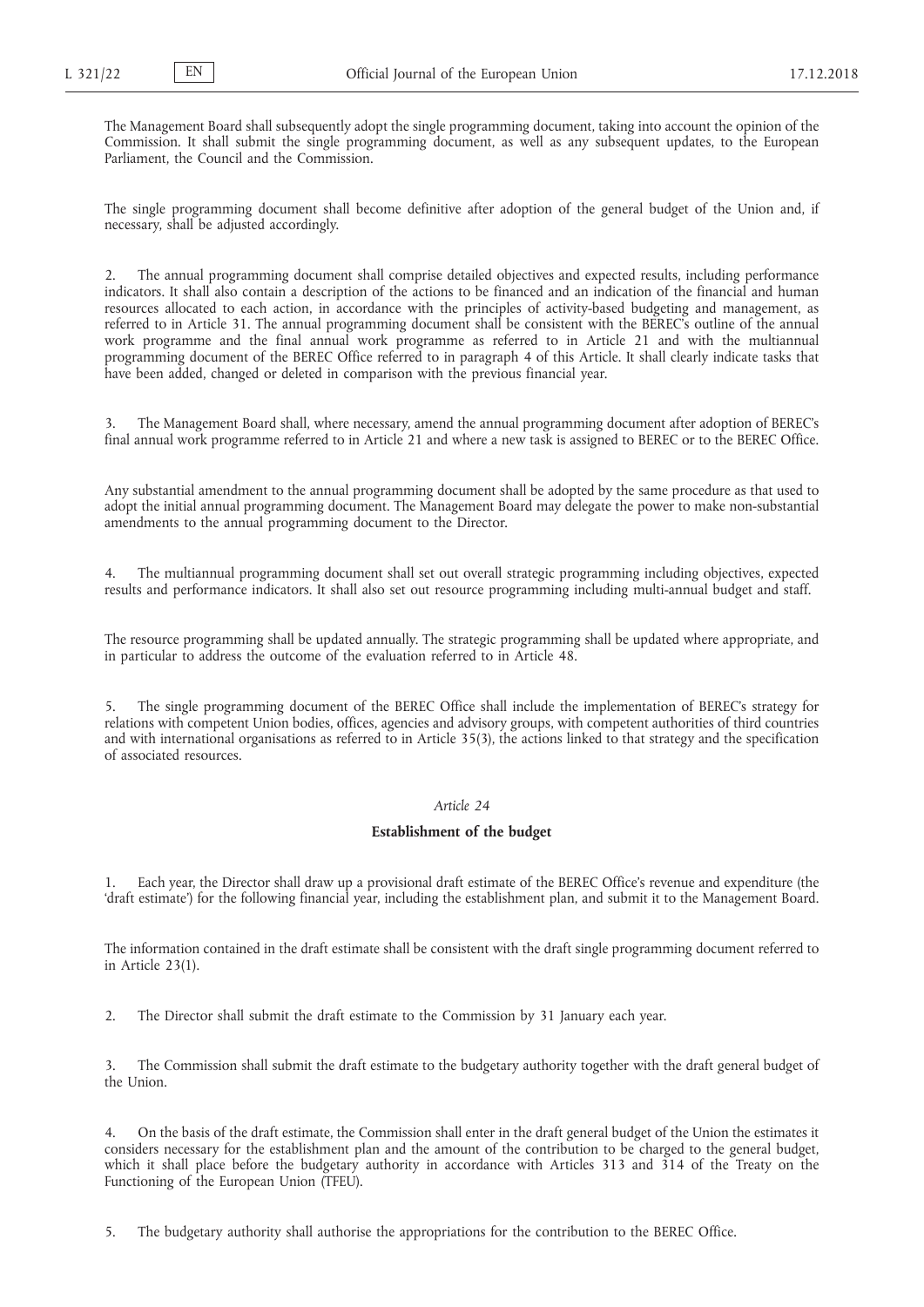6. The budgetary authority shall adopt the BEREC Office's establishment plan.

7. The Management Board shall adopt the BEREC Office's budget. The budget shall become final following final adoption of the general budget of the Union. Where necessary, it shall be adjusted accordingly.

8. For any building project likely to have significant implications for the budget of the BEREC Office, Delegated Regulation (EU) No 1271/2013 shall apply.

## *Article 25*

## **Structure of the budget**

1. Estimates of all revenue and expenditure for the BEREC Office shall be prepared each financial year, corresponding to the calendar year, and shall be shown in the BEREC Office's budget.

2. The BEREC Office's budget shall be balanced in terms of revenue and of expenditure.

3. Without prejudice to other resources, the BEREC Office's revenue shall comprise:

(a) a contribution from the Union;

(b) any voluntary financial contribution from the Member States or the NRAs;

(c) charges for publications and any other service provided by the BEREC Office;

(d) any contribution from third countries or the regulatory authorities competent in the field of electronic communications of third countries participating in the work of the BEREC Office, as provided for in Article 35.

4. The expenditure of the BEREC Office shall include staff remuneration, administrative and infrastructure expenses and operational expenditure.

### *Article 26*

### **Implementation of the budget**

1. The Director shall implement the BEREC Office's budget.

Each year the Director shall submit to the European Parliament and the Council all information relevant to the findings of evaluation procedures.

### *Article 27*

### **Consolidated Annual Activity Report**

The Management Board shall adopt consolidated annual activity reports in accordance with Article 47 of Delegated Regulation (EU) No 1271/2013, taking into account guidelines set by the Commission.

## *Article 28*

## **Presentation of accounts and discharge**

1. The BEREC Office's accounting officer shall submit the provisional accounts for the financial year to the Commission's Accounting Officer and to the Court of Auditors by 1 March of the following financial year.

2. The BEREC Office shall submit the report on the budgetary and financial management to the European Parliament, the Council and the Court of Auditors by 31 March of the following financial year.

3. On receipt of the Court of Auditors' observations on the BEREC Office's provisional accounts, the BEREC Office's accounting officer shall draw up the BEREC Office's final accounts under his or her own responsibility. The Director shall submit the final accounts to the Management Board for an opinion.

4. The Management Board shall deliver an opinion on the BEREC Office's final accounts.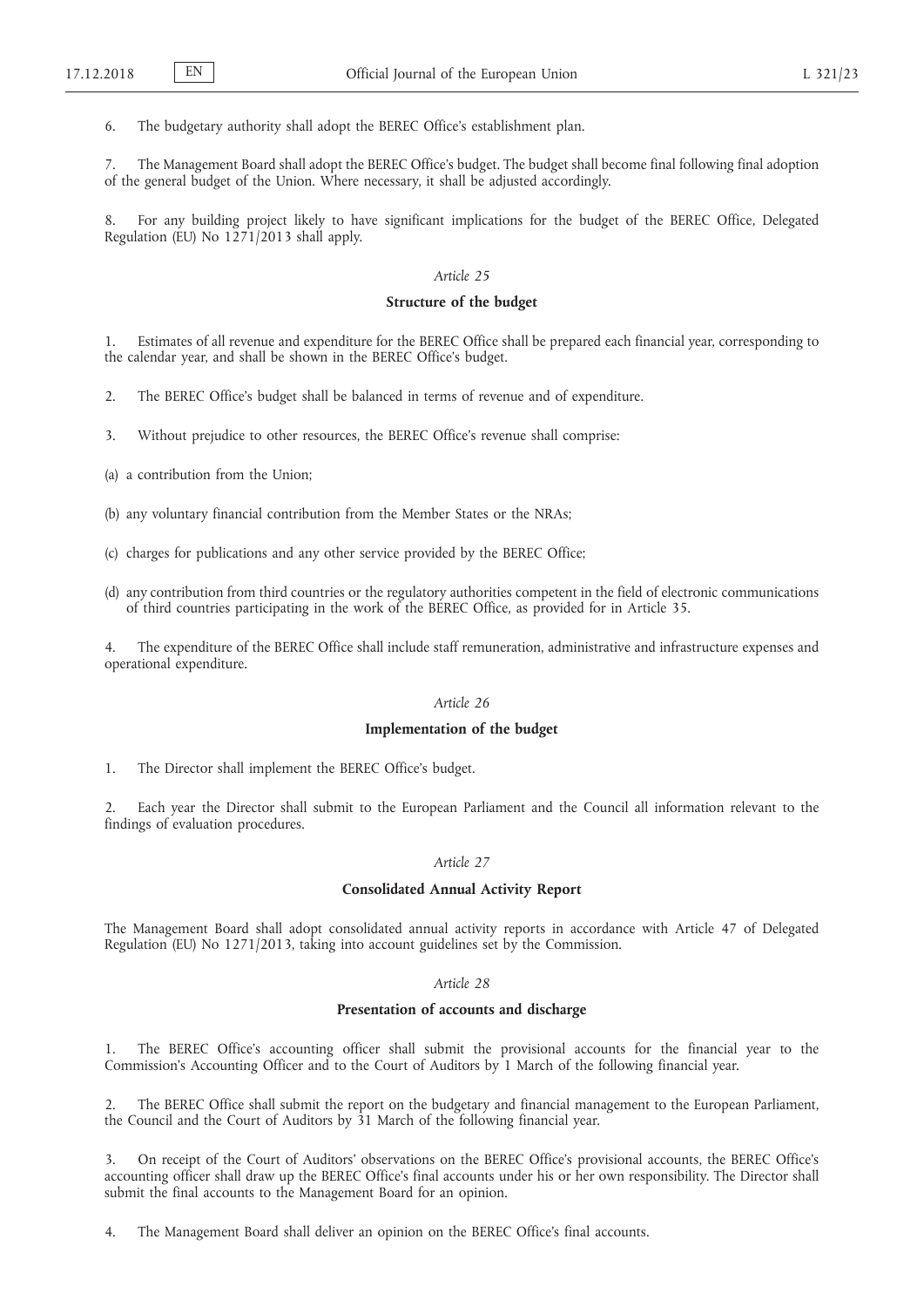5. The Director shall submit the final accounts to the European Parliament, the Council, the Commission and the Court of Auditors, together with the Management Board's opinion by 1 July following each financial year.

6. The BEREC Office shall publish the final accounts in the Official Journal of the European Union by 15 November of the following year.

7. The Director shall submit to the Court of Auditors a reply to its observations by 30 September of the following financial year. The Director shall also submit that reply to the Management Board.

8. The Director shall submit to the European Parliament, upon the latter's request, any information required for the smooth application of the discharge procedure for the financial year in question, in accordance with Article 165(3) of Regulation (EU, Euratom) 2018/1046 of the European Parliament and of the Council (1).

9. On a recommendation from the Council acting by a qualified majority, the European Parliament shall, before 15 May of year  $N + 2$ , give a discharge to the Director in respect of the implementation of the budget for year N.

## *Article 29*

### **Financial rules**

The financial rules applicable to the BEREC Office shall be adopted by the Management Board after consulting the Commission. They shall not diverge from Delegated Regulation (EU) No 1271/2013 unless such a divergence is required for the BEREC Office's operation and the Commission has given its prior consent.

## CHAPTER VIII

### **STAFF OF THE BEREC OFFICE**

#### *Article 30*

#### **General provision**

The Staff Regulations and the Conditions of Employment of Other Servants and the rules adopted by agreement between the institutions of the Union for giving effect to those Staff Regulations and the Conditions of Employment of Other Servants shall apply to the staff of the BEREC Office.

## *Article 31*

## **Number of staff of the BEREC Office**

In accordance with the principle of activity-based management of human resources, the BEREC Office shall have the staff required to carry out its duties.

2. The number of staff and corresponding financial resources shall be proposed in accordance with Article 23(2) and (4) and Article 24(1), taking account of point (a) of Article 5 and all other tasks assigned to the BEREC Office by this Regulation or by other Union legal acts, as well as the need for compliance with the regulations applicable to all Union decentralised agencies.

# *Article 32*

## **Appointment of the Director**

1. The Director shall be engaged as a temporary agent of the BEREC Office in accordance with point (a) of Article 2 of the Conditions of Employment of Other Servants.

2. The Director shall be appointed by the Management Board, following an open and transparent selection procedure, on the basis of merit, management, administrative and budgetary skills and the skills and experience relevant to electronic communications networks and services.

 $($ <sup>1</sup> ) Regulation (EU, Euratom) 2018/1046 of the European Parliament and of the Council of 18 July 2018 on the financial rules applicable to the general budget of the Union, amending Regulations (EU) No 1296/2013, (EU) No 1301/2013, (EU) No 1303/ 2013, (EU) No 1304/2013, (EU) No 1309/2013, (EU) No 1316/2013, (EU) No 223/2014, (EU) No 283/2014, and Decision No 541/2014/EU and repealing Regulation (EU, Euratom) No 966/2012 (OJ L 193, 30.7.2018, p. 1).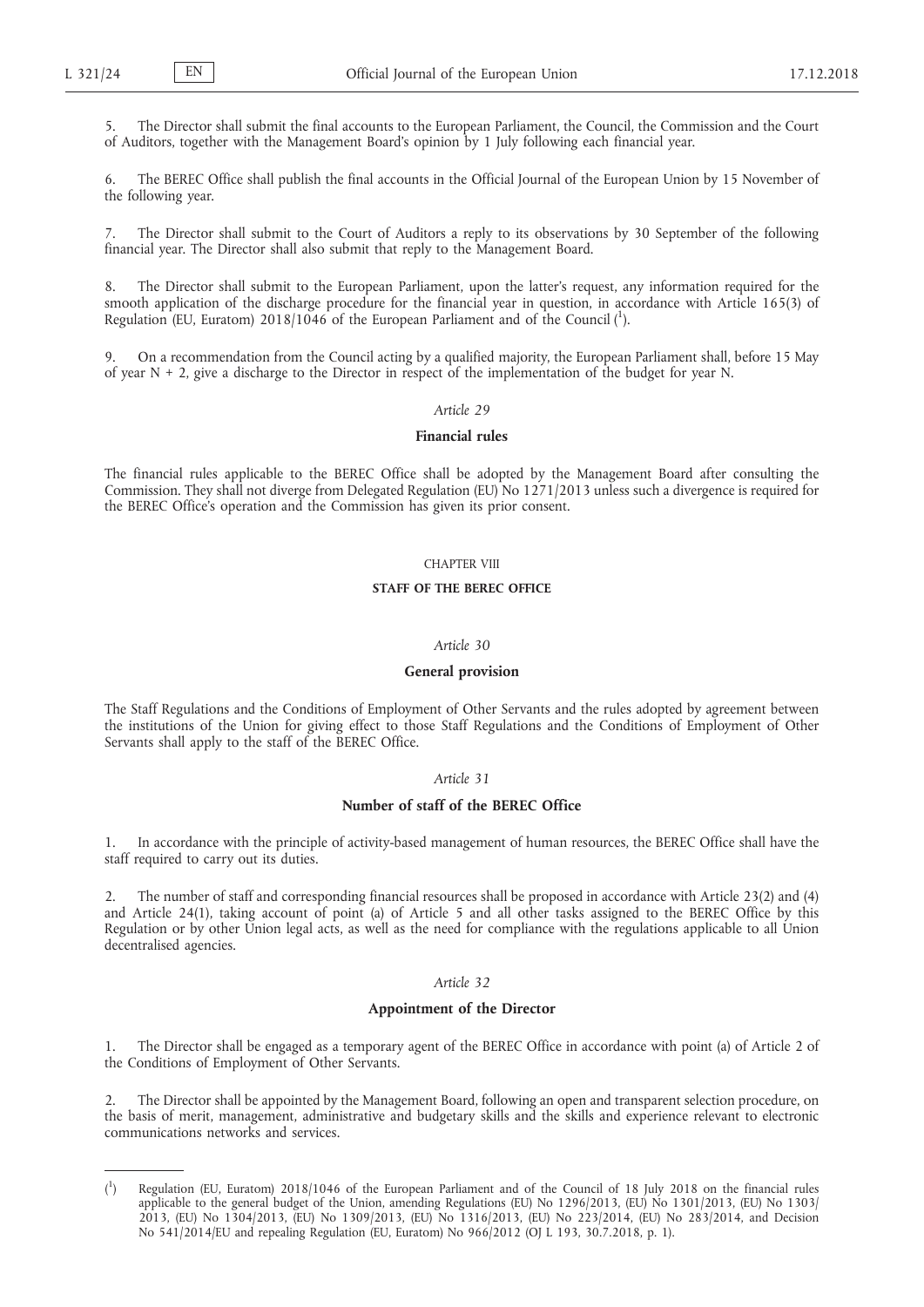The list of candidates shall not be proposed by the Chairperson or by a Deputy Chairperson alone. The rules of procedure of the Management Board shall set out in detail the arrangements governing a procedure to shortlist the number of eligible candidates and a voting procedure.

3. For the purpose of concluding the contract with the Director, the BEREC Office shall be represented by the Chairperson of the Management Board.

4. Before appointment, the candidate selected by the Management Board shall be invited to make a statement before the competent committee of the European Parliament and to answer questions put by its members.

5. The term of office of the Director shall be five years. By the end of that period, the Chairperson of the Management Board shall carry out an assessment that takes into account an evaluation of the Director's performance and the BEREC Office's tasks and challenges. That assessment shall be submitted to the European Parliament and to the Council.

The Management Board, taking into account the assessment referred to in paragraph 5, may extend the Director's term of office once, for no more than five years.

The Management Board shall inform the European Parliament if it intends to extend the Director's term of office. Within one month before any such extension, the Director may be invited to make a statement before the competent committee of the European Parliament and to answer questions put by its members.

8. A Director whose term of office has been extended shall not participate in another selection procedure for the same post after the end of the cumulative period.

9. Where the term of office is not extended, the Director shall, upon a decision of the Management Board, remain in office beyond the expiry of the initial term of office until the appointment of a successor.

10. The Director may be removed from office only upon a decision of the Management Board acting on a proposal from a member.

11. The Management Board shall reach decisions on appointment, extension of the term of office or removal from office of the Director on the basis of a vote of a two-thirds majority of its members.

## *Article 33*

# **Seconded national experts and other staff**

1. The BEREC Office may make use of seconded national experts or other staff not employed by it. The Staff Regulations and the Conditions of Employment of Other Servants shall not apply to such staff.

2. The Management Board shall adopt a decision laying down rules on the secondment of national experts to the BEREC Office.

### CHAPTER IX

### **GENERAL PROVISIONS**

# *Article 34*

#### **Privileges and immunities**

The Protocol on the Privileges and Immunities of the European Union shall apply to the BEREC Office and its staff.

## *Article 35*

# **Cooperation with Union bodies, third countries and international organisations**

In so far as necessary in order to achieve the objectives set out in this Regulation and carry out its tasks, and without prejudice to the competences of the Member States and the institutions of the Union, BEREC and the BEREC Office may cooperate with competent Union bodies, offices, agencies and advisory groups, with competent authorities of third countries and with international organisations.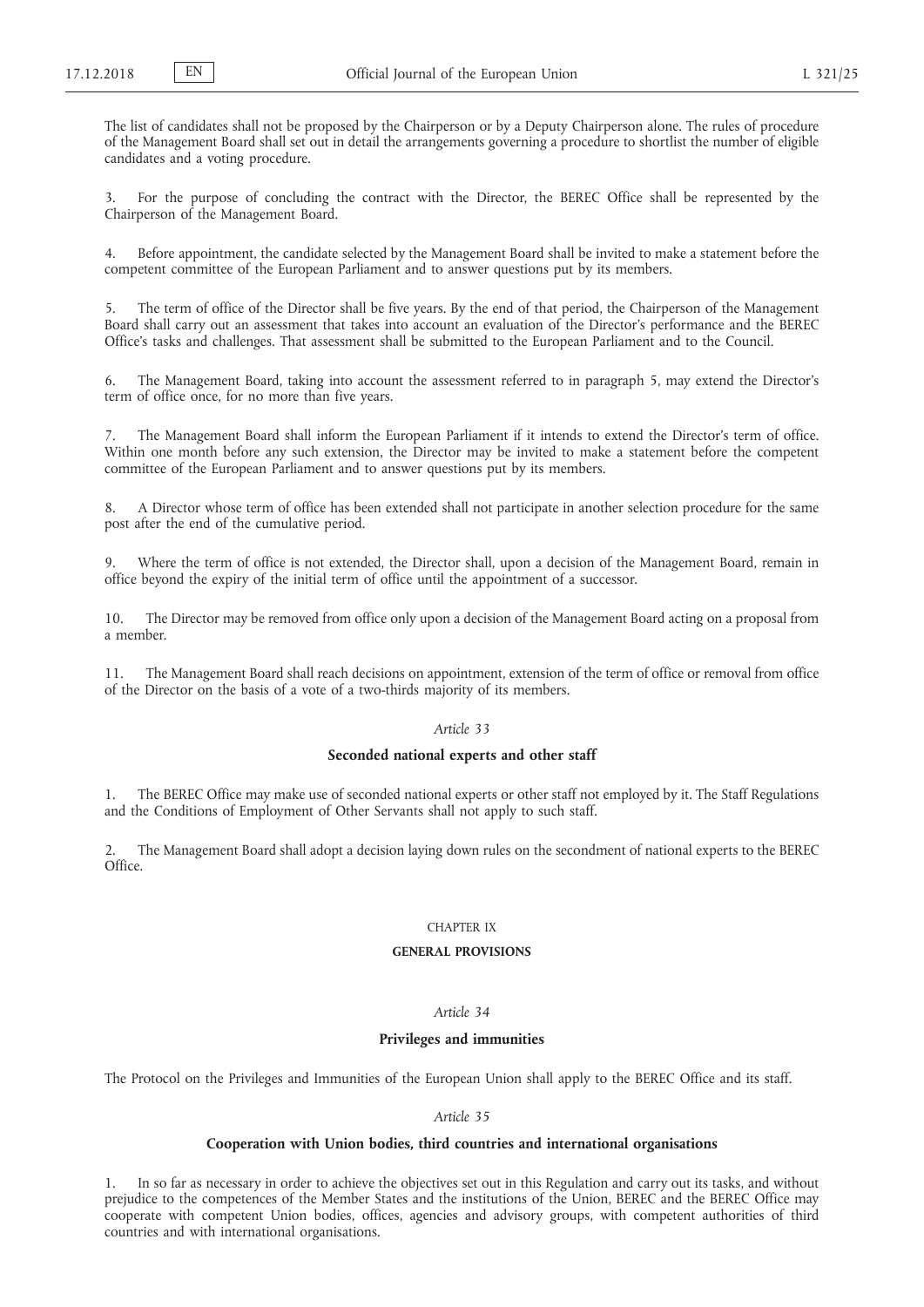To that end, BEREC and the BEREC Office may, subject to prior approval by the Commission, establish working arrangements. Those arrangements shall not create legal obligations.

2. The Board of Regulators, the working groups and the Management Board shall be open to the participation of regulatory authorities of third countries with primary responsibility in the field of electronic communications, where those third countries have entered into agreements with the Union to that effect.

Under the relevant provisions of those agreements, working arrangements shall be developed specifying, in particular, the nature, extent and manner in which the regulatory authorities of the third countries concerned will participate without the right to vote in the work of BEREC and of the BEREC Office, including provisions relating to participation in the initiatives carried out by BEREC, financial contributions and staff to the BEREC Office. As regards staff matters, those arrangements shall, in any event, comply with the Staff Regulations.

3. As part of the annual work programme referred to in Article 21, the Board of Regulators shall adopt BEREC's strategy for relations with competent Union bodies, offices, agencies and advisory groups, with competent authorities of third countries and with international organisations concerning matters for which BEREC is competent. The Commission, BEREC and the BEREC Office shall conclude an appropriate working arrangement for the purpose of ensuring that BEREC and the BEREC Office operate within their mandate and the existing institutional framework.

### *Article 36*

### **Access to documents and data protection**

1. Regulation (EC) No 1049/2001 of the European Parliament and of the Council (1) shall apply to documents held by BEREC and the BEREC Office.

2. The Board of Regulators and the Management Board shall, by 21 June 2019, adopt detailed rules for applying Regulation (EC) No 1049/2001.

3. The processing of personal data by BEREC and the BEREC Office shall be subject to Regulation (EU) 2018/1725.

4. The Board of Regulators and the Management Board shall, by 21 June 2019, establish measures for the application of Regulation (EU) 2018/1725 by BEREC and the BEREC Office, including those concerning the appointment of a Data Protection Officer of the BEREC Office. Those measures shall be established after consulting the European Data Protection Supervisor.

#### *Article 37*

### **Transparency and communication**

1. BEREC and the BEREC Office shall carry out their activities with a high level of transparency. BEREC and the BEREC Office shall ensure that the public and any interested parties are given appropriate, objective, reliable and easily accessible information, in particular in relation to their tasks and the results of their work.

2. BEREC, supported by the BEREC Office, may engage in communication activities on its own initiative within its field of competence in accordance with relevant communication and dissemination plans adopted by the Board of Regulators. The allocation of resources for such support for communication activities within the BEREC Office's budget shall not be detrimental to the effective exercise of BEREC's tasks as referred to in Article 4 or the BEREC Office's tasks as referred to in Article 5.

Communication activities of the BEREC Office shall be carried out in accordance with relevant communication and dissemination plans adopted by the Management Board.

 $($ <sup>1</sup> ) Regulation (EC) No 1049/2001 of the European Parliament and of the Council of 30 May 2001 regarding public access to European Parliament, Council and Commission documents (OJ L 145, 31.5.2001, p. 43).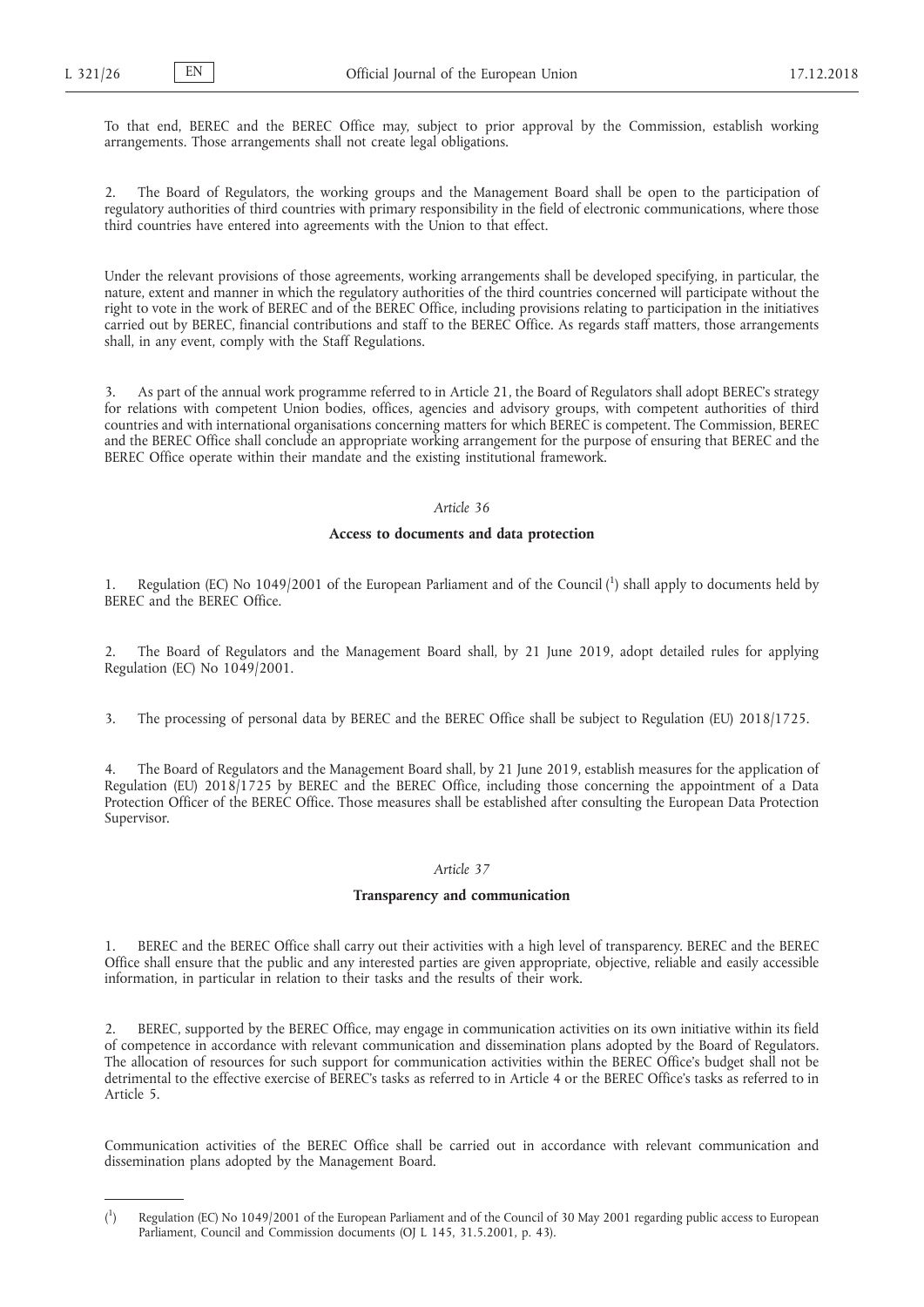### *Article 38*

#### **Confidentiality**

1. Without prejudice to Article 36(1) and Article 40(2), BEREC and the BEREC Office shall not disclose to third parties information that they process or receive in relation to which a reasoned request for confidential treatment has been made in whole or in part.

2. Members and other participants at the meetings of the Board of Regulators, the Management Board and the working groups, the Director, seconded national experts and other staff not employed by the BEREC Office shall comply with the confidentiality requirements under Article 339 TFEU, even after their duties have ceased.

3. The Board of Regulators and the Management Board shall lay down the practical arrangements for implementing the confidentiality rules referred to in paragraphs 1 and 2.

# *Article 39*

### **Security rules on the protection of classified and sensitive non-classified information**

BEREC and the BEREC Office shall adopt their own security rules equivalent to the Commission's security rules for protecting European Union Classified Information and sensitive non-classified information, inter alia, provisions for the exchange, processing and storage of such information as set out in Commission Decisions (EU, Euratom) 2015/443 (1) and (EU, Euratom) 2015/444 ( 2 ). Alternatively, BEREC or the BEREC Office may adopt a decision applying the Commission's rules mutatis mutandis.

#### *Article 40*

#### **Exchange of information**

1. Upon the reasoned request of BEREC or the BEREC Office, the Commission and the NRAs represented in the Board of Regulators and other competent authorities shall provide BEREC or the BEREC Office with all the necessary information, in a timely and accurate manner, to carry out their tasks, provided that they have legal access to the relevant information and that the request for information is necessary in relation to the nature of the task in question.

BEREC or the BEREC Office may also request such information to be provided at regular intervals and in specified formats. Such requests shall, where possible, be made using common reporting formats.

2. Upon the reasoned request of the Commission or an NRA, BEREC or the BEREC Office shall provide, in a timely and accurate manner, any information that is necessary to enable the Commission, the NRA or other competent authority, to carry out their tasks, pursuant to the principle of sincere cooperation. Where BEREC or the BEREC Office considers information to be confidential, the Commission, the NRA or the other competent authority shall ensure such confidentiality in accordance with Union and national law, including Regulation (EC) No 1049/2001. Business confidentiality shall not prevent the timely sharing of information.

3. Before requesting information in accordance with this Article and in order to avoid the duplication of reporting obligations, BEREC or the BEREC Office shall take account of any relevant existing information publicly available.

Where information is not made available by the NRAs in a timely manner, BEREC or the BEREC Office may address a reasoned request either to other NRAs and other competent authorities of the Member State concerned, or directly to the relevant undertakings providing electronic communications networks, services and associated facilities.

 $($ <sup>1</sup> ) Commission Decision (EU, Euratom) 2015/443 of 13 March 2015 on Security in the Commission (OJ L 72, 17.3.2015, p. 41).  $\zeta^2$ ) Commission Decision (EU, Euratom) 2015/444 of 13 March 2015 on the security rules for protecting EU classified information (OJ L 72, 17.3.2015, p. 53).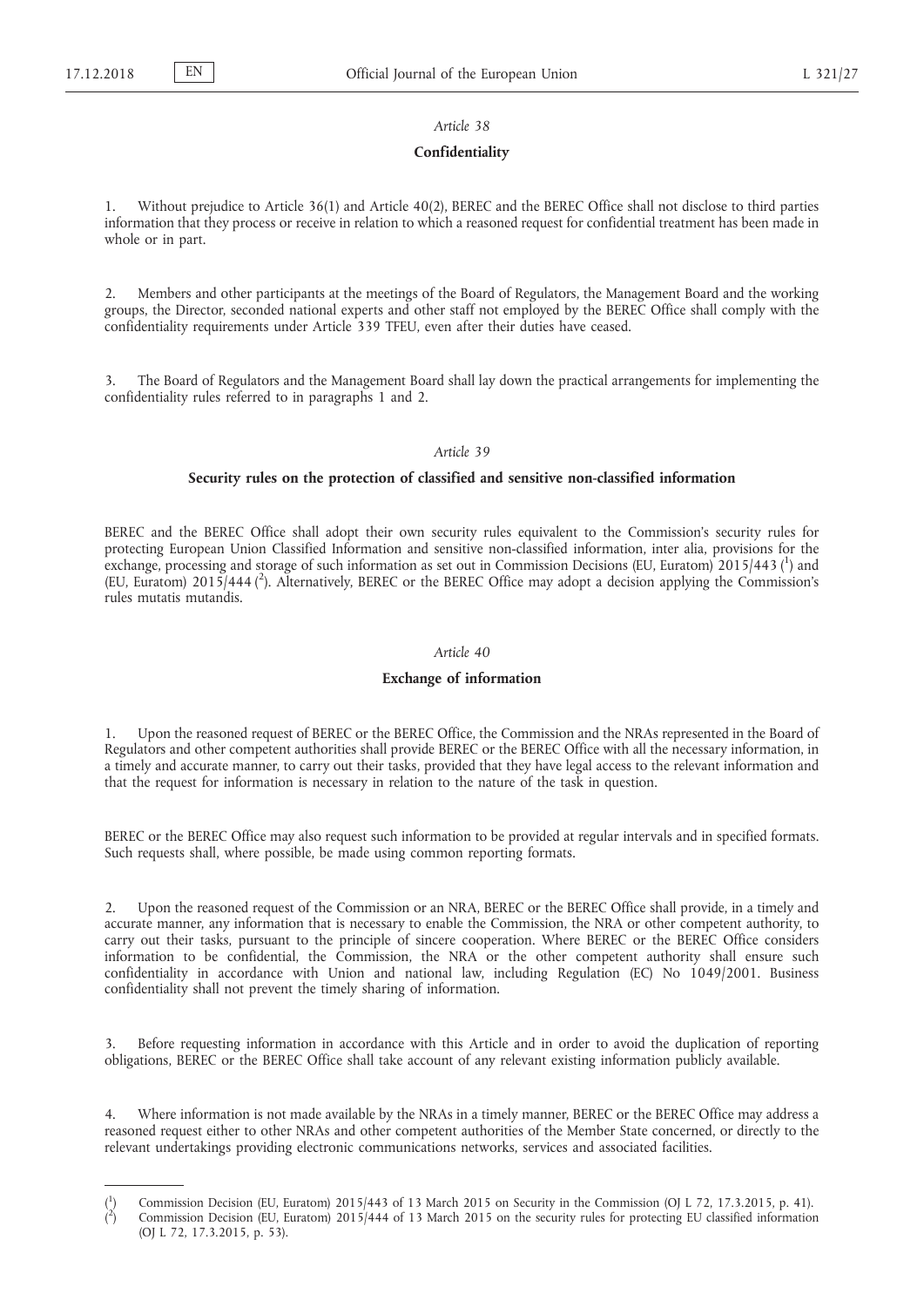BEREC or the BEREC Office shall notify the NRAs that have failed to provide the information of requests in accordance with the first subparagraph.

Upon the request of BEREC or the BEREC Office, the NRAs shall assist BEREC in collecting the information.

5. Member States shall ensure that NRAs and other competent authorities have the power to require other responsible national authorities or undertakings providing electronic communications networks and services, associated facilities, or associated services to submit all information necessary to carry out their tasks referred to in this Article.

Other responsible national authorities or undertakings as referred to in the first subparagraph shall provide such information promptly upon request and in accordance with the timescales and level of detail required.

Member States shall ensure that NRAs and other competent authorities are empowered to enforce such information requests by imposing penalties that are appropriate, effective, proportionate and dissuasive.

### *Article 41*

### **Information and communication system**

1. The BEREC Office shall establish and manage an information and communication system with at least the following functions:

- (a) a common platform for the exchange of information, providing BEREC, the Commission and NRAs with the necessary information for the consistent implementation of the Union regulatory framework for electronic communications;
- (b) a dedicated interface for requests for information and notification of those requests as referred to in Article 40, for access by BEREC, the BEREC Office, the Commission and NRAs;

(c) a platform for early identification of the need for coordination between NRAs.

2. The Management Board shall adopt the technical and functional specifications for the purpose of establishing the information and communication system referred to in paragraph 1. That system shall be subject to intellectual property rights and the required confidentiality level.

3. The information and communication system shall be operational by 21 June 2020.

## *Article 42*

## **Declarations of interests**

1. Members of the Board of Regulators and the Management Board, the Director, seconded national experts and other staff not employed by the BEREC Office shall each make a written declaration indicating their commitments and the absence or presence of any direct or indirect interests that might be considered to prejudice their independence.

Such declarations shall be made at the time of taking up responsibilities, shall be accurate and complete, and shall be updated where there is a risk of there being any direct or indirect interest that might be considered to prejudice the independence of the person making the declaration.

The declarations made by the members of the Board of Regulators, the members of the Management Board and the Director shall be made public.

2. Members of the Board of Regulators, the Management Board and the working groups, and other participants in their meetings, the Director, seconded national experts and other staff not employed by the BEREC Office shall each accurately and completely declare, at the latest at the start of each meeting, any interest which might be considered to be prejudicial to their independence in relation to the items on the agenda, and shall abstain from participating in the discussion and the voting on, such points.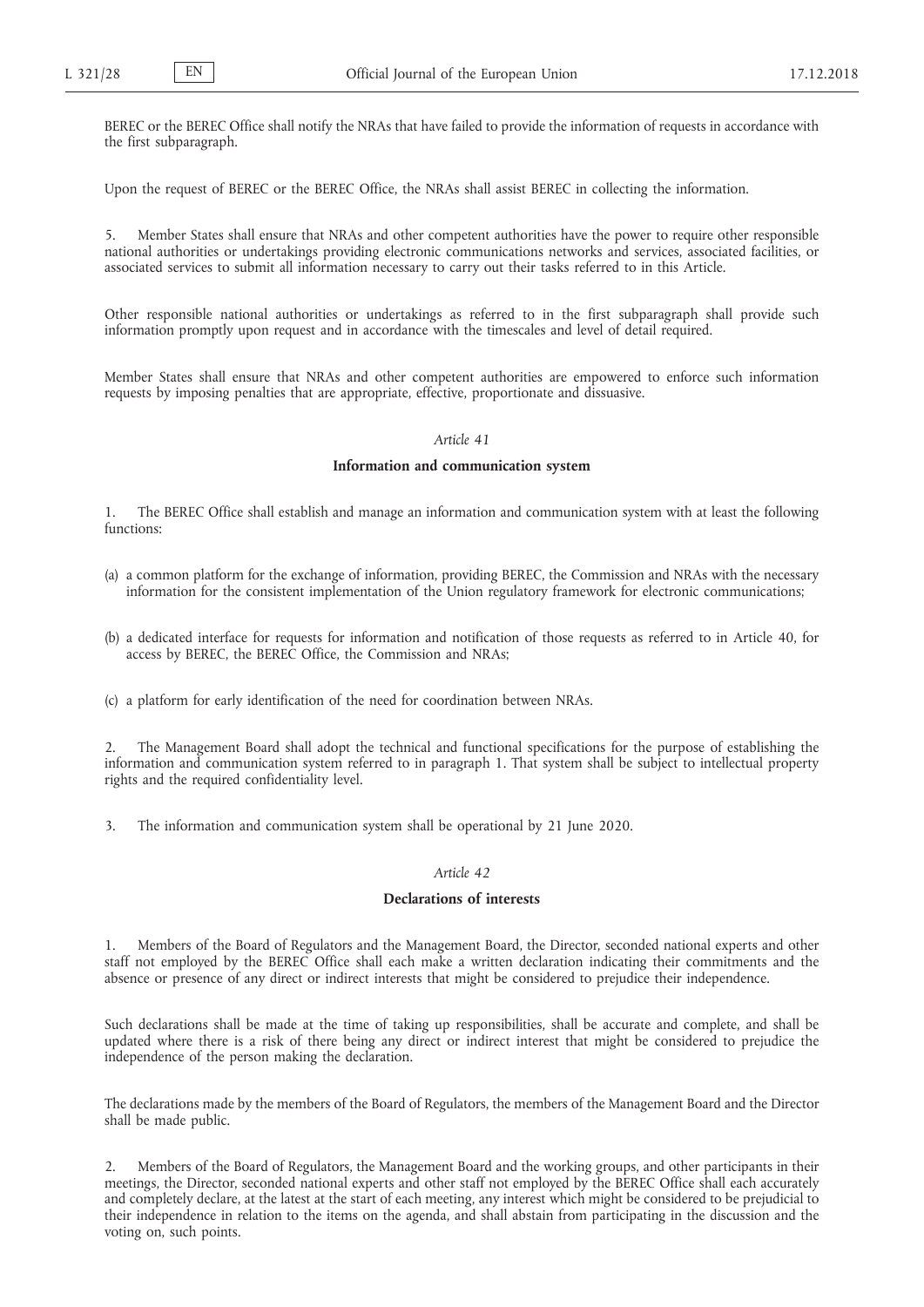3. The Board of Regulators and the Management Board shall lay down the rules for the prevention and management of conflicts of interests and, in particular, for the practical arrangements for the application of paragraphs 1 and 2.

## *Article 43*

## **Combating fraud**

1. In order to facilitate combating fraud, corruption and other unlawful activities under Regulation (EU, Euratom) No 883/2013 of the European Parliament and of the Council (1), by 21 June 2019, the BEREC Office shall accede to the Interinstitutional Agreement of 25 May 1999 between the European Parliament, the Council of the European Union and the Commission of the European Communities concerning internal investigations by the European Anti-Fraud Office (OLAF) ( 2 ) and adopt appropriate provisions applicable to all staff of the BEREC Office using the template set out in the Annex to that Agreement.

2. The Court of Auditors shall have the power of audit, on the basis of documents and on-the-spot inspections, over all grant beneficiaries, contractors and subcontractors who have received Union funds from the BEREC Office.

3. OLAF may carry out investigations, including on-the-spot checks and inspections, in accordance with the provisions and procedures laid down in Regulation (EU, Euratom) No 883/2013 and Council Regulation (Euratom, EC) No 2185/96 (<sup>3</sup>) with a view to establishing whether there has been fraud, corruption or any other illegal activity affecting the financial interests of the Union in connection with a grant agreement or grant decision or a contract funded by the BEREC Office.

4. Without prejudice to paragraphs 1, 2 and 3, cooperation agreements with third countries and international organisations, contracts, grant agreements and grant decisions shall contain provisions expressly empowering the Court of Auditors and OLAF to conduct such audits and investigations, in accordance with their respective competences.

#### *Article 44*

## **Liability**

1. The BEREC Office's contractual liability shall be governed by the law applicable to the contract in question.

2. The Court of Justice of the European Union (Court of Justice) shall have jurisdiction to give judgment pursuant to any arbitration clause contained in a contract concluded by the BEREC Office.

3. In the case of non-contractual liability, the BEREC Office shall, in accordance with the general principles common to the laws of the Member States, make good any damage caused by its departments or by its staff in the performance of their duties.

4. The Court of Justice shall have jurisdiction in disputes over compensation for damages referred to in paragraph 3.

5. The personal liability of its staff towards the BEREC Office shall be governed by the provisions laid down in the Staff Regulations or the Conditions of Employment of Other Servants applicable to them.

 $($ <sup>1</sup> ) Regulation (EU, Euratom) No 883/2013 of the European Parliament and of the Council of 11 September 2013 concerning investigations conducted by the European Anti-Fraud Office (OLAF) and repealing Regulation (EC) No 1073/1999 of the European Parliament and of the Council and Council Regulation (Euratom) No 1074/1999 (OJ L 248, 18.9.2013, p. 1).

<sup>(</sup> 2 ) OJ L 136, 31.5.1999, p. 15.

<sup>(</sup> 3 ) Council Regulation (Euratom, EC) No 2185/96 of 11 November 1996 concerning on-the-spot checks and inspections carried out by the Commission in order to protect the European Communities' financial interests against fraud and other irregularities (OJ L 292, 15.11.1996, p. 2).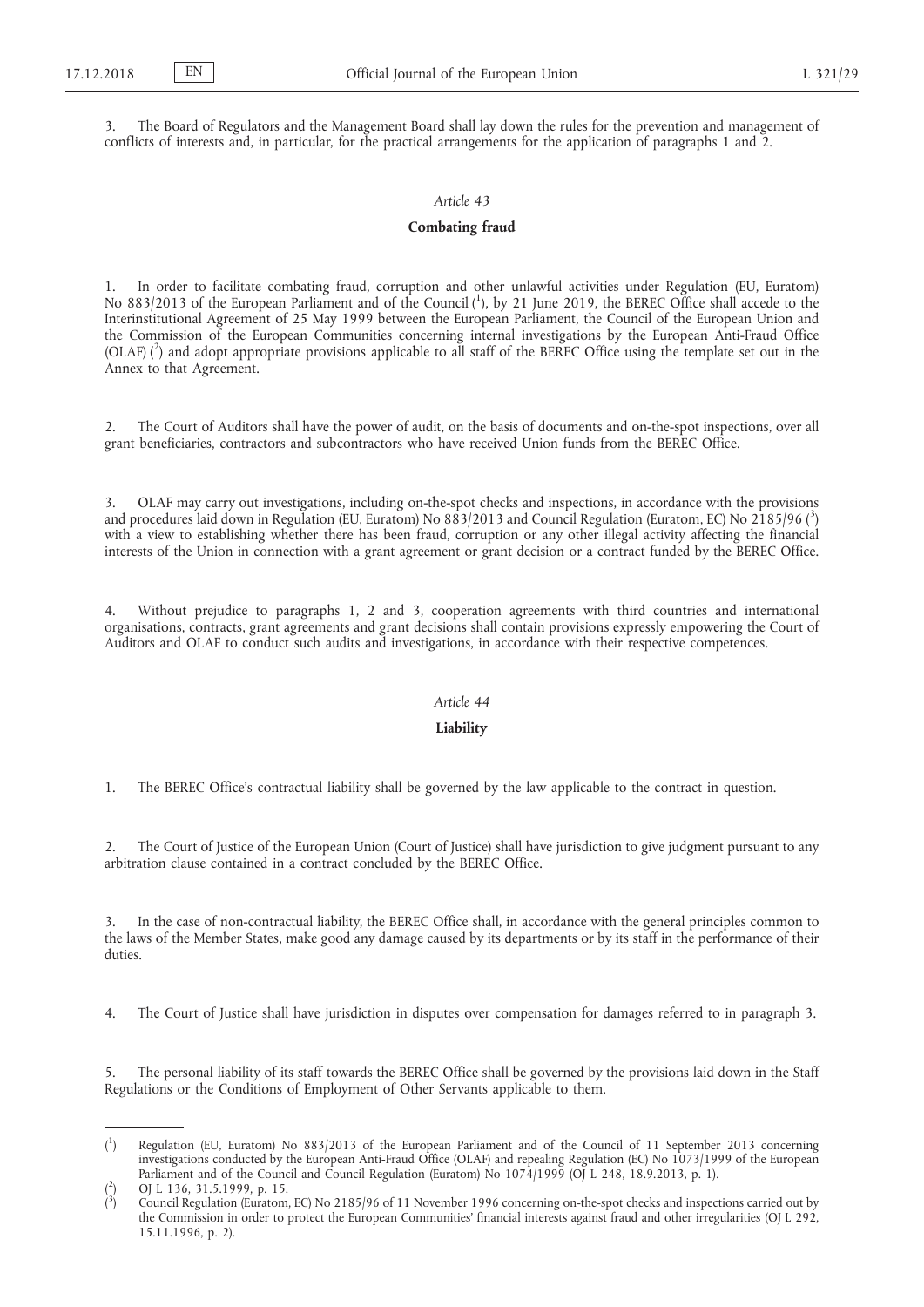### *Article 45*

#### **Administrative inquiries**

The activities of BEREC and of the BEREC Office shall be subject to the inquiries of the European Ombudsman in accordance with Article 228 TFEU.

## *Article 46*

#### **Language arrangements**

1. Regulation No  $1<sup>{1}</sup>$  shall apply to the BEREC Office.

2. The translation services required for the functioning of the BEREC Office shall be provided by the Translation Centre of the Bodies of the European Union.

### CHAPTER X

#### **FINAL PROVISIONS**

## *Article 47*

### **Headquarters Agreement and operating conditions**

1. The arrangements concerning the accommodation to be provided for the BEREC Office in the host Member State and the facilities to be made available by that Member State as well as the specific rules applicable in the host Member State to the Director, members of the Management Board, the BEREC Office staff and members of their families shall be laid down in a Headquarters Agreement between the BEREC Office and the host Member State, concluded after obtaining the approval of the Management Board and no later than 21 December 2020.

2. The host Member State shall provide the necessary conditions to ensure the smooth and efficient functioning of the BEREC Office, including multilingual, European-oriented schooling and appropriate transport connections.

### *Article 48*

### **Evaluation**

1. By 21 December 2023, and every five years thereafter, the Commission shall carry out an evaluation in compliance with the Commission guidelines to assess BEREC's and the BEREC Office's performance in relation to their objectives, mandate, tasks and location. The evaluation shall, in particular, address the possible need to modify the structure or mandate of BEREC and the BEREC Office, and the financial implications of any such modification.

2. Where the Commission considers that the continuation of BEREC or the BEREC Office is no longer justified with regard to its assigned objectives, mandate and tasks, it may propose that this Regulation be amended or repealed accordingly.

3. The Commission shall report to the European Parliament, the Council and the Management Board on the findings of its evaluation and shall make those findings public.

## *Article 49*

## **Transitional Provisions**

1. The BEREC Office shall succeed the Office that was established by Regulation (EC) No 1211/2009 as regards all ownership, agreements, legal obligations, employment contracts, financial commitments and liabilities.

 $($ <sup>1</sup> ) Regulation No 1 determining the languages to be used by the European Economic Community (OJ 17, 6.10.1958, p. 385).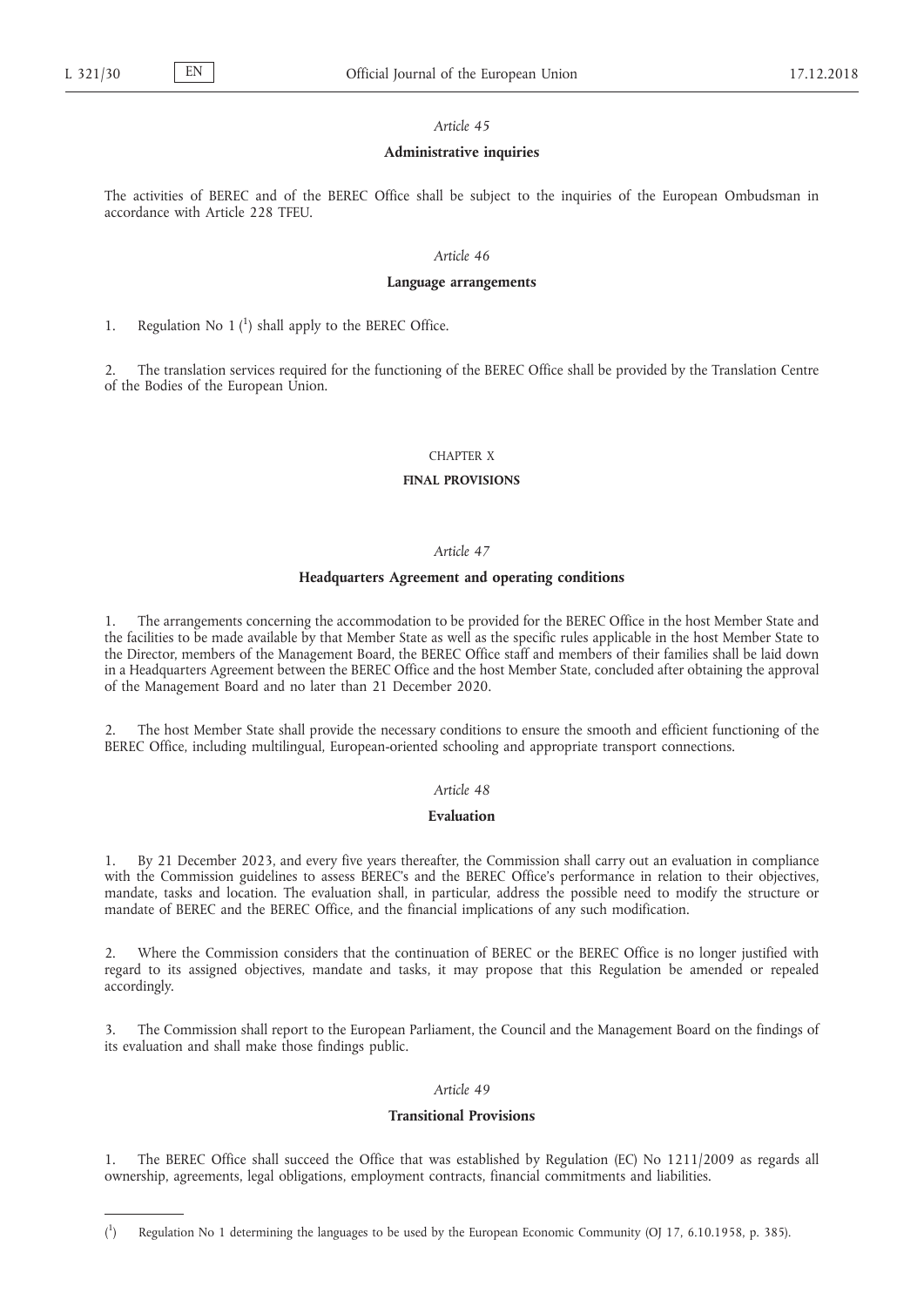In particular, this Regulation shall not affect the rights and obligations of the staff of the Office. Their contracts may be renewed under this Regulation in accordance with the Staff Regulations and the Conditions of Employment of Other Servants and in accordance with the budgetary constraints of the BEREC Office.

2. With effect from 20 December 2018, the Administrative Manager appointed on the basis of Regulation (EC) No 1211/2009 shall act as Director with the functions provided for in this Regulation. The other conditions of the Administrative Manager's contract shall remain unchanged.

3. The Management Board may decide to renew the term of office of the Director referred to in paragraph 2 of this Article for a further term. Article 32(5) and (6) shall apply mutatis mutandis. The cumulative term of office of the Director shall not exceed 10 years.

4. The Board of Regulators and the Management Board referred to in Articles 7 and 15 of this Regulation shall be composed of the members of the Board of Regulators and Management Committee referred to in Articles 4 and 7 of Regulation (EC) No 1211/2009, until new representatives are appointed.

5. The Chairs and the Vice-Chairs of the Board of Regulators and of the Management Committee who have been appointed on the basis of Regulation (EC) No 1211/2009, shall remain in office as Chair and Vice-Chairs of the Board of Regulators as referred to in Article 10 of this Regulation, and as Chairperson and Deputy Chairpersons of the Management Board as referred to in Article 17 of this Regulation for the remaining period of their one-year term. Appointments of the Chairs and Vice-Chairs of the Board of Regulators and of the Management Committee on the basis of Regulation (EC) No 1211/2009, which are made before 20 December 2018 but extend beyond that date, shall be respected.

6. The discharge procedure in respect of the budget approved on the basis of Article 11 of Regulation (EC) No 1211/ 2009 shall be carried out in accordance with the rules established by that Regulation.

# *Article 50*

## **Amendments to Regulation (EU) 2015/2120**

Regulation (EU) 2015/2120 is amended as follows:

(1) the title is replaced by the following:

'Regulation (EU) 2015/2120 of the European Parliament and of the Council of 25 November 2015 laying down measures concerning open internet access and retail charges for regulated intra-EU communications and amending Directive 2002/22/EC and Regulation (EU) No 531/2012';

(2) in Article 1, the following paragraph is added:

This Regulation also lays down common rules to ensure that consumers are not charged excessive prices for making number-based interpersonal communications originating in the Member State of the consumer's domestic provider and terminating at any fixed or mobile number in another Member State.';

(3) in the second paragraph of Article 2, the following points are added:

"regulated intra-EU communications" means any number-based interpersonal communications service originating in the Member State of the consumer's domestic provider and terminating at any fixed or mobile number of the national numbering plan of another Member State, and which is charged wholly or partly based on actual consumption;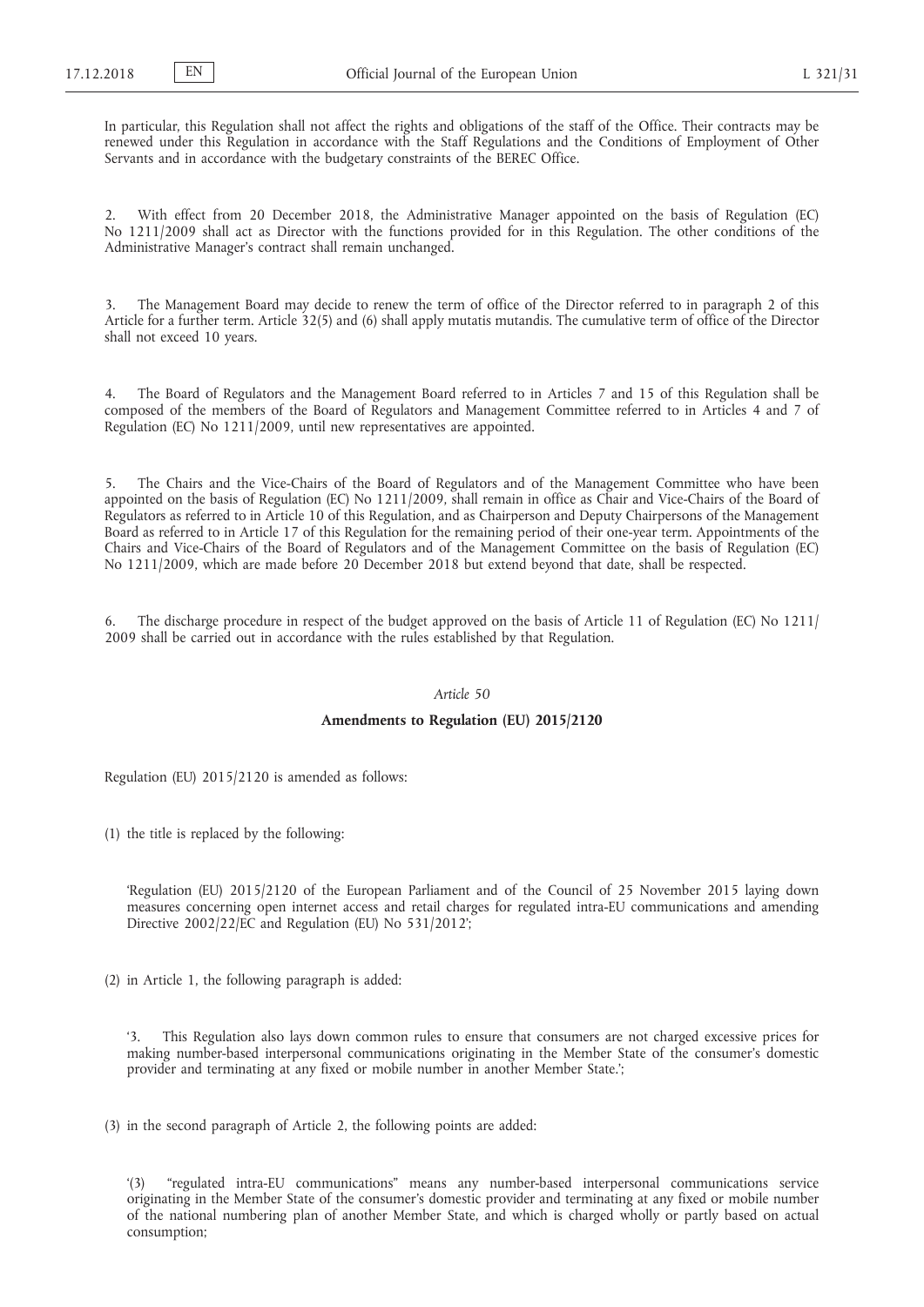(4) "number-based interpersonal communications service" means number-based interpersonal communications service as defined in point (6) of Article 2 of Directive (EU) 2018/1972 of the European Parliament and of the Council (\*).

(\*) Directive (EU) 2018/1972 of the European Parliament and of the Council of 11 December 2018 establishing the European Electronic Communications Code (OJ L 321, 17.12.2018, p. 36).';

(4) the following Article is inserted:

*'Article 5a*

#### **Retail charges for regulated intra-EU communications**

1. From 15 May 2019, any retail price (excluding VAT) charged to consumers for regulated intra-EU communications shall not exceed EUR 0,19 per minute for calls and EUR 0,06 per SMS message.

2. Notwithstanding the obligations laid down in paragraph 1, providers of regulated intra-EU communications may additionally offer, and consumers may expressly choose, a tariff for international communications including regulated intra-EU communications different from that set in accordance with paragraph 1, by virtue of which consumers benefit from a different tariff for regulated intra-EU communications than they would have been accorded in the absence of such a choice. Before consumers choose such a different tariff, the provider of regulated intra-EU communications shall inform them of the nature of the advantages which would thereby be lost.

3. Where a tariff for regulated intra-EU communications as referred to in paragraph 2 exceeds the caps laid down in paragraph 1, consumers who have not confirmed or expressed, within a period of two months from 15 May 2019, a choice for any tariff as referred to in paragraph 2, shall automatically be provided with the tariffs laid down in paragraph 1.

4. Consumers may switch from or back to the tariffs laid down in paragraph 1 within one working day of receipt of the request by the provider, free of charge and providers shall ensure that such a switch does not entail conditions or restrictions with regard to elements of the subscriptions other than regulated intra-EU communications.

5. Where the maximum prices referred to in paragraph 1 are denominated in a currency other than the euro, the initial limits shall be determined in those currencies by applying the average of the reference exchange rates published on 15 January, 15 February and 15 March 2019 by the European Central Bank in the Official Journal of the European Union. The limits in currencies other than the euro shall be revised annually from 2020. The annually revised limits in those currencies shall apply from 15 May using the average of the reference exchange rates published on 15 January, 15 February and 15 March of the same year.

6. National regulatory authorities shall monitor the market and price developments for regulated intra-EU communications and shall report to the Commission.

Where a provider of regulated intra-EU communications establishes that, due to specific and exceptional circumstances distinguishing it from most other Union providers, the application of the cap referred to in paragraph 1 would have significant impact on that provider's capacity to sustain its existing prices for domestic communications, a national regulatory authority may, upon that provider's request, grant a derogation from paragraph 1 only to the extent necessary and for a renewable period of one year. The assessment of the sustainability of the domestic charging model shall be based on relevant objective factors specific to the provider of regulated intra-EU communications, as well as the level of domestic prices and revenues.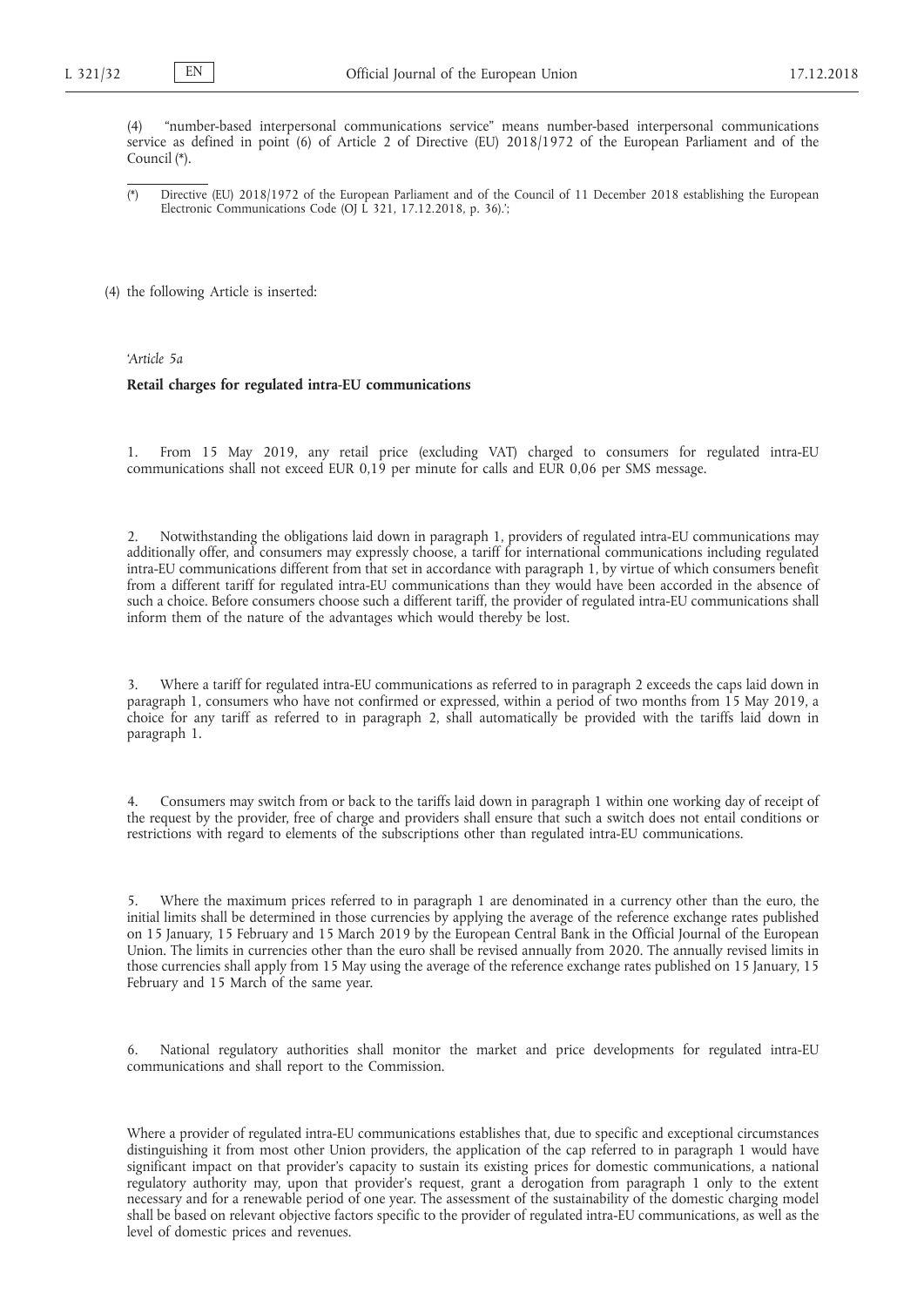Where the applicant provider has discharged the applicable evidentiary burden, the national regulatory authority shall determine the maximum price level in excess of one or both of the caps set out in paragraph 1 which would be indispensable in order to ensure the sustainability of the provider's domestic charging model. BEREC shall publish guidelines on the parameters to be taken into account by national regulatory authorities in their assessments.';

(5) in Article 6, the following paragraph is added:

'Member States shall lay down the rules on penalties applicable to infringements of Article 5a and shall take all measures necessary to ensure that they are implemented. The penalties provided for shall be effective, proportionate and dissuasive. Member States shall notify the Commission of the rules and measures laid down to ensure the implementation of Article 5a by 15 May 2019 and shall notify the Commission without delay of any subsequent amendment affecting them.';

- (6) in Article 10, the following paragraph is added:
	- '5. Article 5a shall expire on 14 May 2024.'.

### *Article 51*

## **Repeal**

Regulation (EC) No 1211/2009 is repealed.

References to the repealed Regulation shall be construed as references to this Regulation and shall be read in accordance with the correlation table in the Annex.

# *Article 52*

# **Entry into force**

This Regulation shall enter into force on the third day following that of its publication in the Official Journal of the European Union.

This Regulation shall be binding in its entirety and directly applicable in all Member States.

Done at Strasbourg, 11 December 2018.

*For the European Parliament The President* .A. TAJANI

*For the Council The President* J. BOGNER-STRAUSS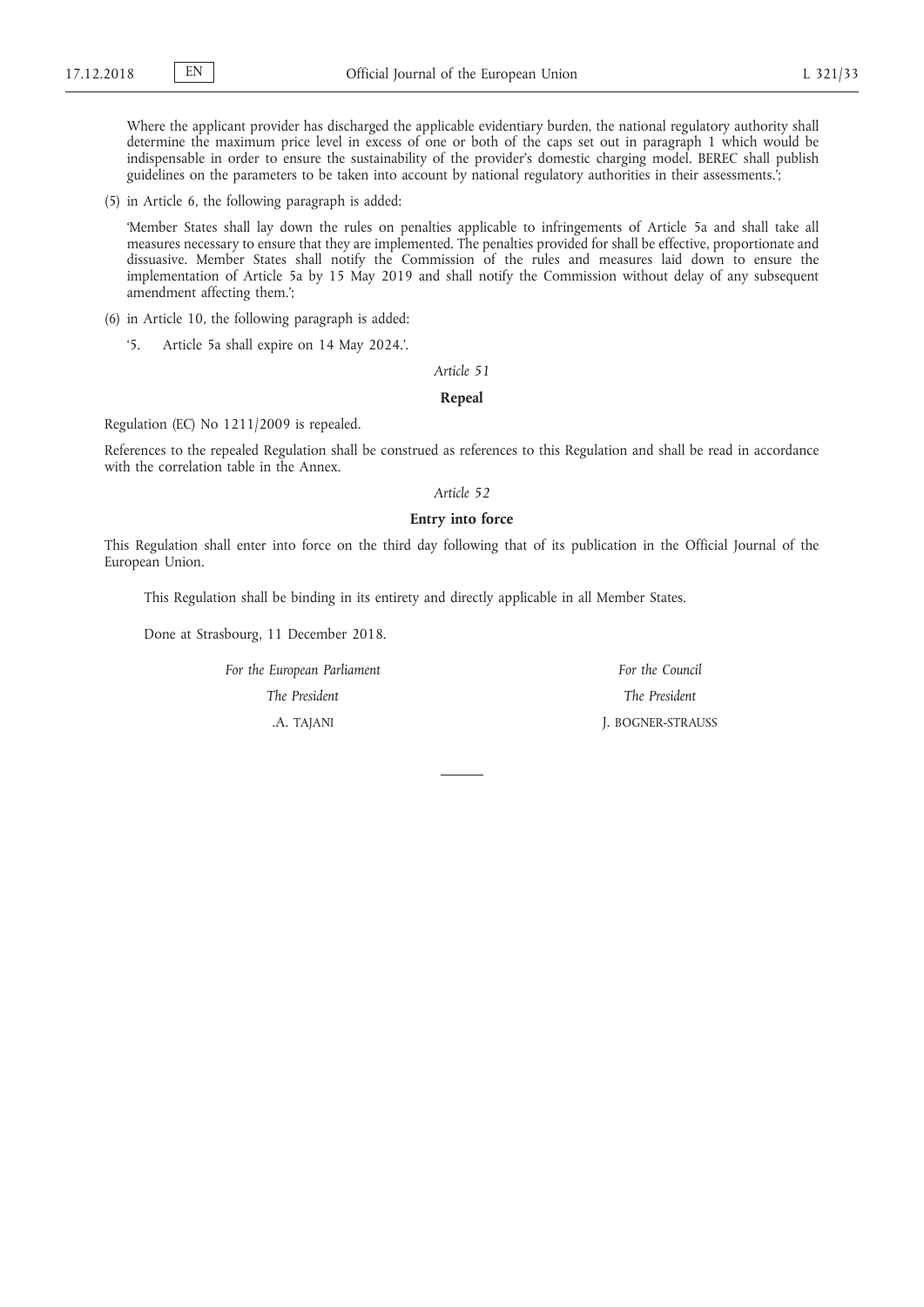# *ANNEX*

# **Correlation table**

| Regulation (EC) No 1211/2009 | This Regulation                                         |
|------------------------------|---------------------------------------------------------|
| Article 1(1)                 | Article 1                                               |
| Article 1(2)                 | Article 3(1)                                            |
| Article 1(3)                 | Article $3(2)$ and $(3)$                                |
| Article 1(4)                 | Article $3(4)$ and points (a) and (b) of Article $4(1)$ |
| Article 2                    | Article 4                                               |
| Article 3                    | Article 4                                               |
| Article 4(1)                 | Article 6                                               |
| Article 4(2)                 | Article $7(1)$ , (2) and (4), Article $8(1)$ and (2)    |
| Article 4(3)                 | Article 11(4) and (5) and Article 36                    |
| Article 4(4)                 | Article $10(1)$ , (2) and (3)                           |
| Article 4(5)                 | Article 10(4)                                           |
| Article 4(6)                 | Article 11                                              |
| Article 4(7)                 | Article 13                                              |
| Article 4(8)                 | Article 7(4)                                            |
| Article 4(9)                 | Article $12(1)$ and $(2)$                               |
| Article 4(10)                | Article 12(3)                                           |
| Article 4(11)                | Article 5                                               |
| Article 5                    | Article 4                                               |
| Article 6(1)                 | Article 2(1)                                            |
| Article 6(2)                 | Article 5                                               |
| Article $6(3)$               | Article $14(1)$                                         |
| Article 6(4)                 | Article 2(2)                                            |
| Article 6(5)                 | Articles 20 and 31                                      |
| Article 7(1)                 | Article $15(1)$                                         |
| Article 7(2)                 | Article 32                                              |
| Article 7(3)                 | Article 20(6)                                           |
| Article 7(4)                 | Point (k) of Article $16(1)$                            |
| Article 7(5)                 | Article 13                                              |
| Article 8                    | Article 32                                              |
| Article 9                    | Article 20                                              |
| Article $10(1)$              | Articles 30 and 34                                      |
| Article $10(2)$              | Point (j) of Article $16(1)$                            |
| Article $10(3)$              | Article 16(2)                                           |
| Article 10(4)                | Article 33                                              |